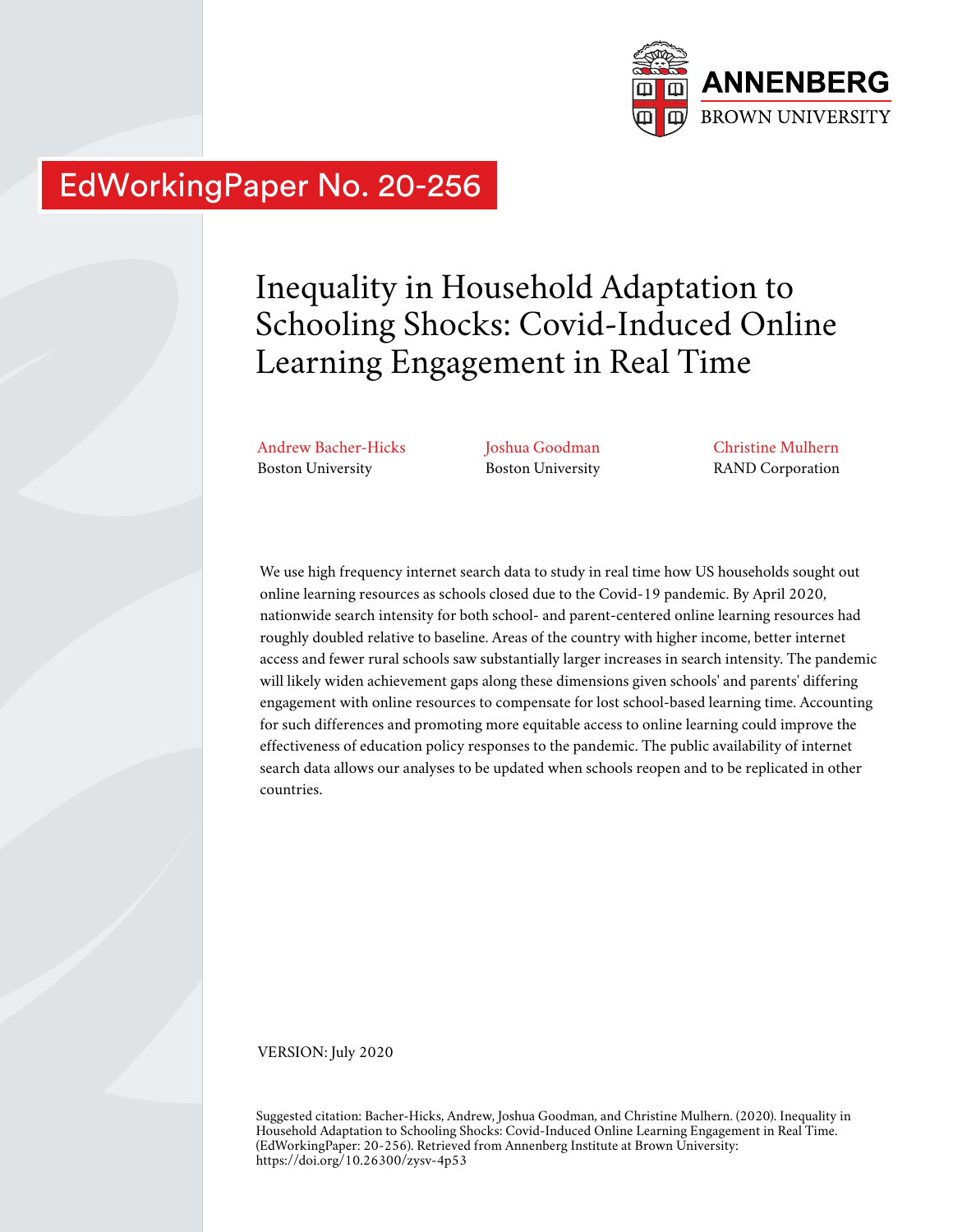# Inequality in Household Adaptation to Schooling Shocks: Covid-Induced Online Learning Engagement in Real Time\*

Andrew Bacher-Hicks Boston University abhicks@bu.edu

Joshua Goodman Boston University JoshuaGoodman@brandeis.edu (edecjosh@bu.edu as of 8/1/20)

> Christine Mulhern Harvard University mulhern@g.harvard.edu

> > July 16, 2020

#### **Abstract**

We use high frequency internet search data to study in real time how US households sought out online learning resources as schools closed due to the Covid-19 pandemic. By April 2020, nationwide search intensity for both school- and parent-centered online learning resources had roughly doubled relative to baseline. Areas of the country with higher income, better internet access and fewer rural schools saw substantially larger increases in search intensity. The pandemic will likely widen achievement gaps along these dimensions given schools' and parents' differing engagement with online resources to compensate for lost school-based learning time. Accounting for such differences and promoting more equitable access to online learning could improve the effectiveness of education policy responses to the pandemic. The public availability of internet search data allows our analyses to be updated when schools reopen and to be replicated in other countries.

<sup>\*</sup>We thank Sara Ji and Jess Yang for their excellent research assistance.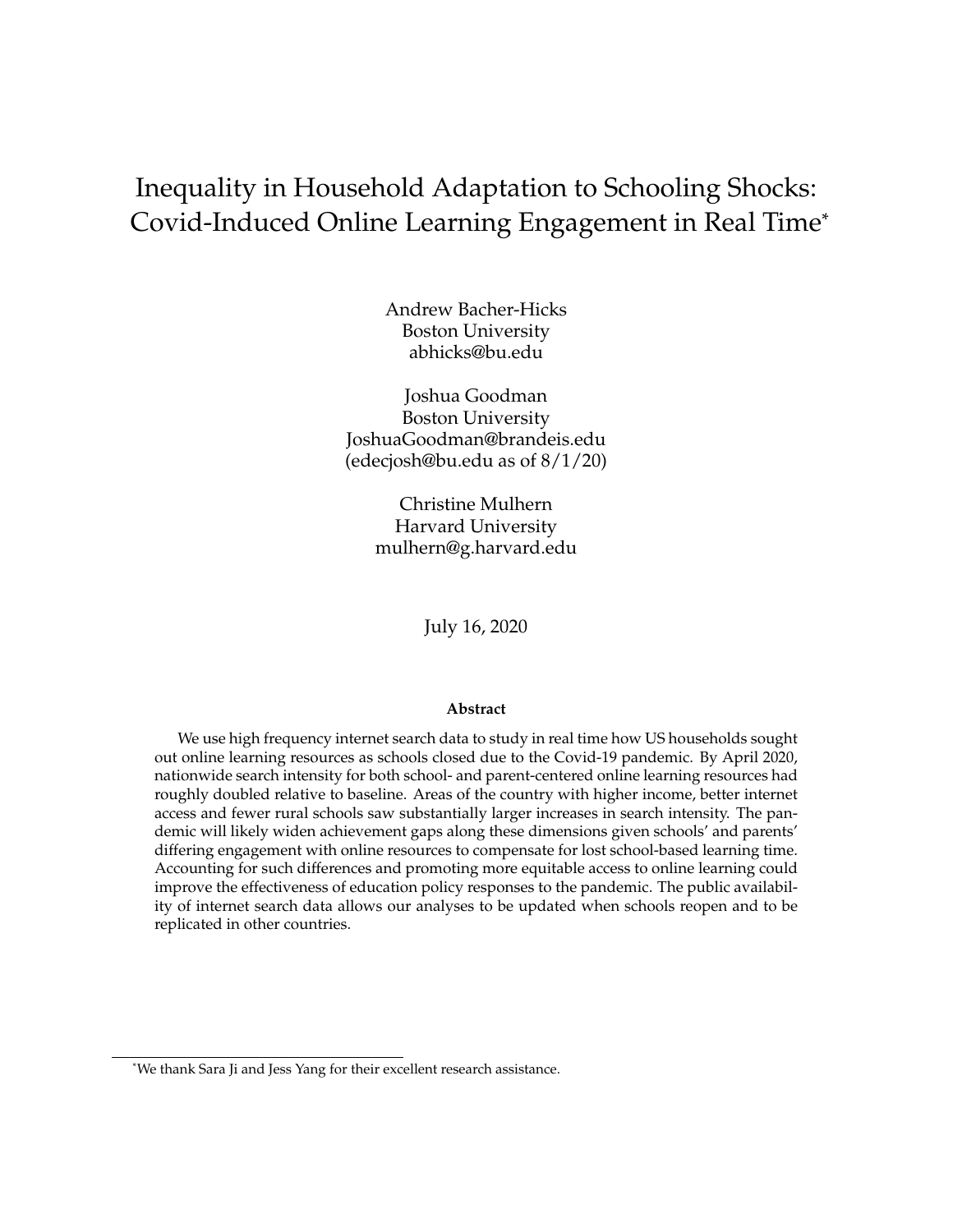### **1 Introduction**

As schools across the United States closed in response to the Covid-19 pandemic, roughly 55 million K-12 students experienced a serious disruption to their school year. Though most schools quickly began offering some type of virtual education [\(Hamilton et al.,](#page-14-0) [2020;](#page-14-0) [Lake and Dusseault,](#page-15-0) [2020\)](#page-15-0), there have been growing concerns about the effects of this unprecedented shift [\(Malkus,](#page-15-1) [2020;](#page-15-1) [von Hippel,](#page-15-2) [2020\)](#page-15-2). In particular, there are fears that low-income students will be unequally harmed by the shift to online learning, due to less access to online resources to compensate for lost in-person instruction [\(Horowitz,](#page-14-1) [2020\)](#page-14-1). As states and districts consider how to best educate students in the wake of the pandemic, it is critical to better understand the effect of pandemic-induced school closures on students' access to online learning resources, particularly for low-income students.

This paper uses high frequency, nationally representative Google search data to document in real time how parents and students sought out online resources as schools closed in response to the Covid-19 pandemic. Combining the online search measures with measures of demographic characteristics by geography, we use a difference-in-difference strategy to estimate how Covidinduced demand for online resources varied by a range of geographic and socioeconomic factors, including income, internet access and school rurality.

We document three findings that are new to the research literature. First, we show that pre-Covid search intensity for online learning resources falls largely into two categories, which we call "school-centered resources" and "parent-centered resources". School-centered resources are platforms typically used by schools to provide instruction, assign work, or communicate with students (such as Google Classroom or Schoology). Parent-centered resources are more generic search terms likely indicating parents or students are seeking supplemental learning resources (such as home schooling or math worksheets). We show that search intensity for school-centered resources dwarfs that for parent-centered resources and that both follow the school calendar, peaking at the start of each school year and vanishing in the summer.

Second, we show that the onset of Covid dramatically disrupted this usual school calendar cycle of search intensity, as the pandemic triggered a very large increase in demand for online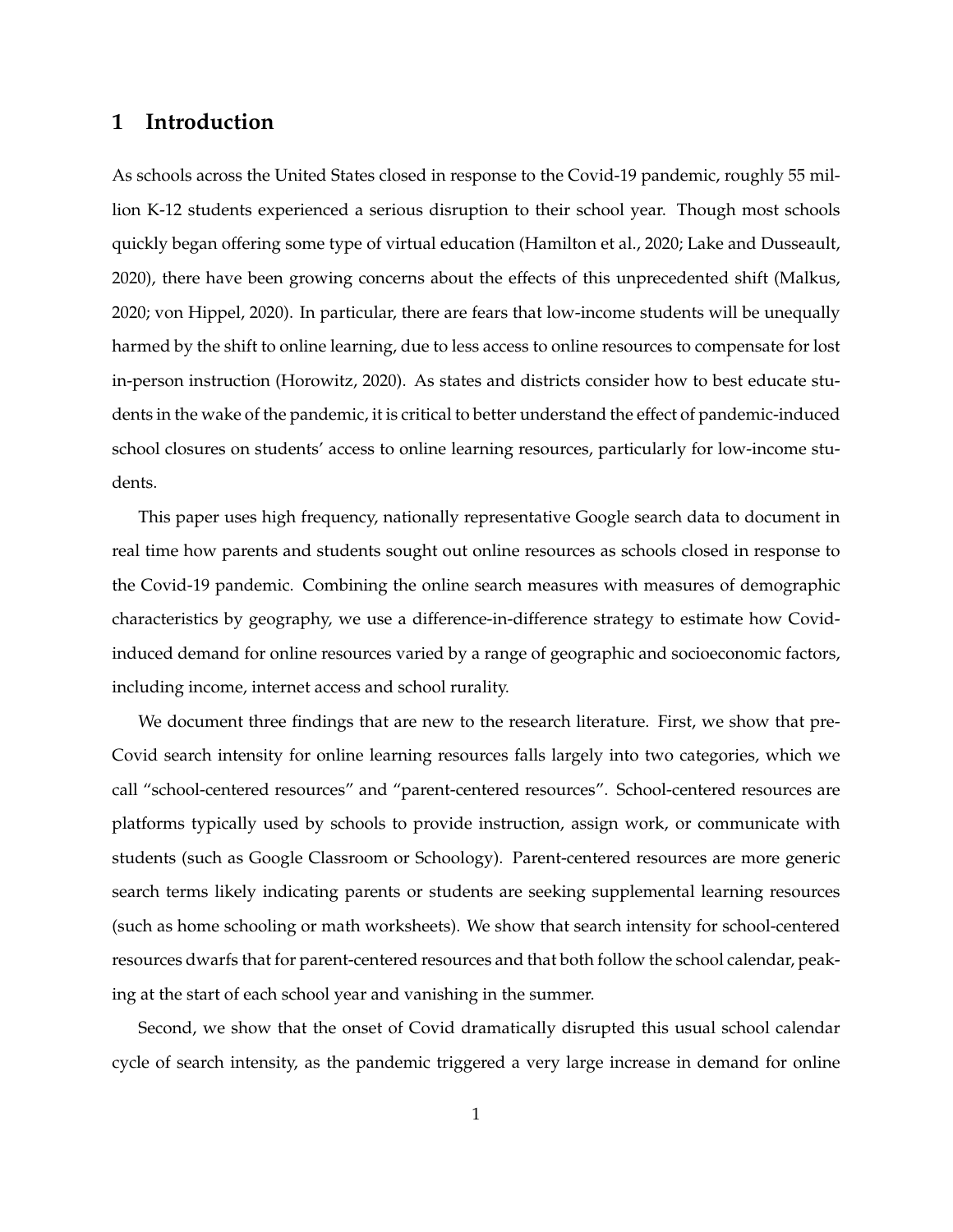learning resources. By April 2020, nationwide search intensity for online learning resources had roughly doubled relative to baseline. We find sharp increases in searches for both school- and parent-centered resources, suggesting that increased demand for online support came not only from schools shifting their mode of instruction but also from parents and students seeking additional support to fill learning gaps as schools closed.

Third, we show the pandemic substantially widened socioeconomic gaps in searches for online learning resources. Search intensity rose twice as much in areas with above median socioeconomic status (measured by household income, parental education, and computer and internet access) as in areas with below mean socioeconomic status. Search intensity for school-centered resources, for example, increased by 15 percent for each additional \$10,000 in mean household income and by roughly 50 percent for each 10 percentage point increase in the fraction of households with broadband internet and a computer. Areas with more rural schools and Black students saw lower increases in search intensity. Socioeconomic gaps widened both between and within the country's four Census regions (Northeast, Midwest, South, and West).

Our work adds to three strands of the research literature. First, our paper is the first to show that internet search behavior can provide useful, real-time information about education-related actions being taken by households. Prior work has shown the utility of search data in predicting economic and social outcomes such as disease spread [\(Polgreen et al.,](#page-15-3) [2008\)](#page-15-3), consumer behavior [\(Choi and Varian,](#page-14-2) [2012\)](#page-14-2), voting [\(Stephens-Davidowitz,](#page-15-4) [2014\)](#page-15-4), and fertility decisions [\(Kearney and](#page-14-3) [Levine,](#page-14-3) [2015\)](#page-14-3). Most recently, [Goldsmith-Pinkham and Sojourner](#page-14-4) [\(2020\)](#page-14-4) use the volume of online search for unemployment benefits to predict post-Covid unemployment claims. Our results suggest that search data contain valuable information about how households react to educational shocks, both in terms of overall use of educational resources and in heterogeneity in such usage by socioeconomic characteristics.

Second, we measure a new aspect of the digital divide, namely the extent to which households seek out online learning resources either prompted by their schools or of their own accord. A large literature documents pre-Covid gaps in access to and proficiency in the use digital technologies by income, education, and family background [\(Bucy,](#page-14-5) [2000;](#page-14-5) [Rice and Haythornthwaite,](#page-15-5) [2006;](#page-15-5) [Jones](#page-14-6)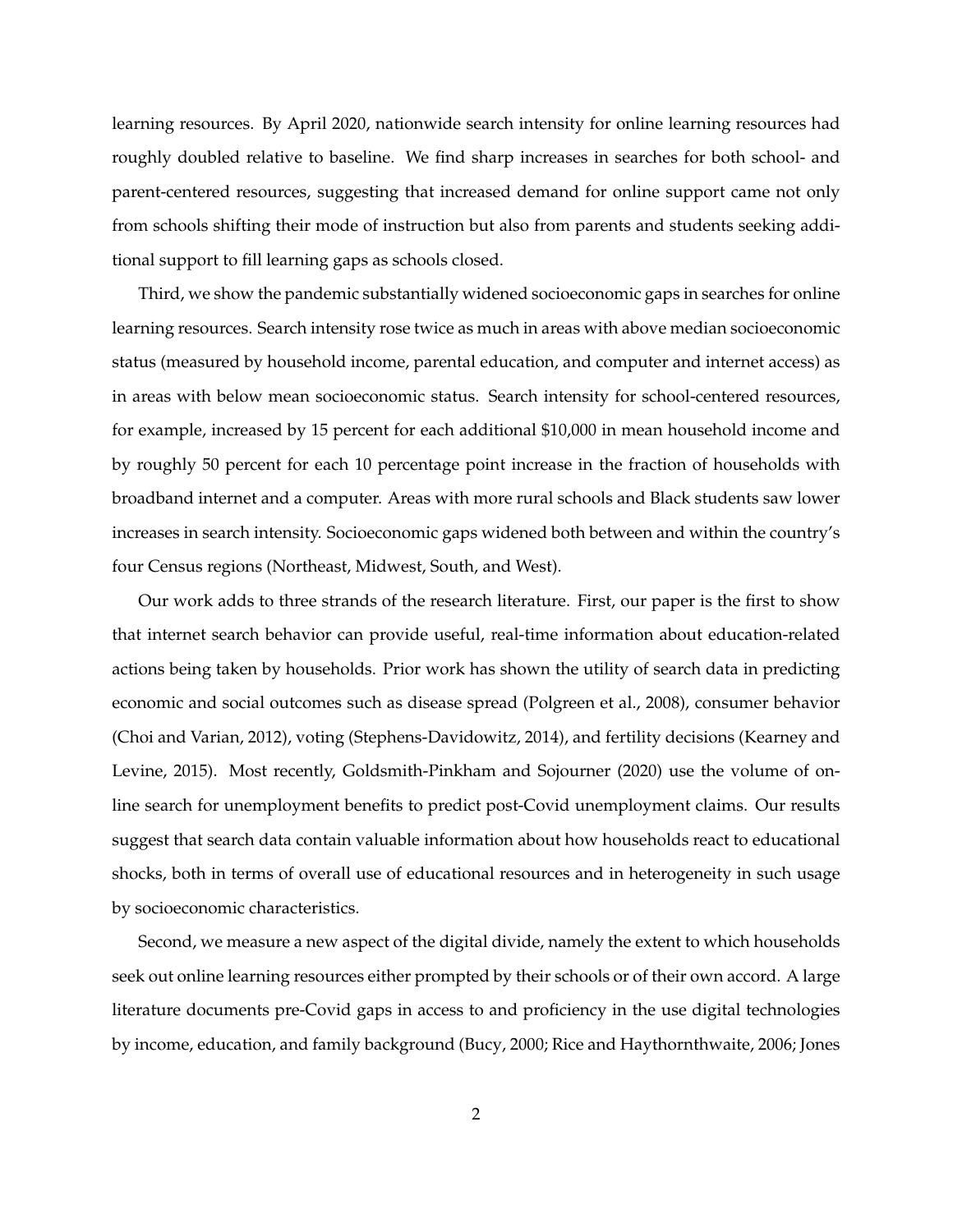[et al.,](#page-14-6) [2009;](#page-14-6) [Vigdor et al.,](#page-15-6) [2014\)](#page-15-6). Multiple post-Covid surveys show consistent socioeconomic gaps in self-reported engagement with remote learning at a single point in time [\(Barnum and Bryan,](#page-14-7) [2020\)](#page-14-7). We complement this evidence with the first nationally representative revealed preference measure of such engagement, based on households' actual behavior rather than self reports. Ours is also the first high frequency data brought to bear on this issue, allowing study of the evolution over time of engagement with online learning resources.<sup>[1](#page-4-0)</sup>

Third, we provide some of the clearest evidence on one channel through which the Covid-19 pandemic will likely widen socioeconomic educational gaps. Based on prior estimates of school closure effects from natural disasters and summer months, [Kuhfeld et al.](#page-14-8) [\(2020\)](#page-14-8) predict that Covidinduced closures will generate substantial learning losses, with the largest negative effects concentrated among low-achieving students. [Aucejo et al.](#page-14-9) [\(2020\)](#page-14-9) surveyed university students and find the pandemic lowered on-time graduation rates and job offers, with larger effects among lowincome students. Using data from one online learning platform, [Chetty et al.](#page-14-10) [\(2020\)](#page-14-10) provide perhaps the only direct measure of Covid-induced learning loss, showing that low-income students experienced substantially larger and more persistent reductions in learning progress relative to high-income students. We show that socioeconomic gaps in engagement with online learning resources are not limited to a single platform or location but are a widespread and fundamental feature of the post-Covid landscape. Accounting for household responses to changing school inputs will be critical for predicting educational effects of the pandemic and policy responses to it, given evidence that parental and school investments are often substitutes, both in the US [\(Houtenville](#page-14-11) [and Conway,](#page-14-11) [2008\)](#page-14-11) and developing countries [\(Das et al.,](#page-14-12) [2013;](#page-14-12) [Pop-Eleches and Urquiola,](#page-15-7) [2013\)](#page-15-7).

Our findings provide insight into the mechanisms underlying learning losses that are beginning to emerge following pandemic-induced school closures and can help inform future policy responses to schooling disruptions, whether related to the pandemic or not. That search for schoolcentered resources increases more in high income areas suggests either that those areas' schools are using online platforms more, that those areas' parents are more likely to engage with such

<span id="page-4-0"></span> $1$ In another example of how the pandemic exacerbated socioeconomic gaps in online forms of parental compensation for lost schooling time, [Jæger and Blaabæk](#page-14-13) [\(2020\)](#page-14-13) use Danish register data to show that pre-Covid income-based gaps in library e-book takeout rates further increased post-Covid.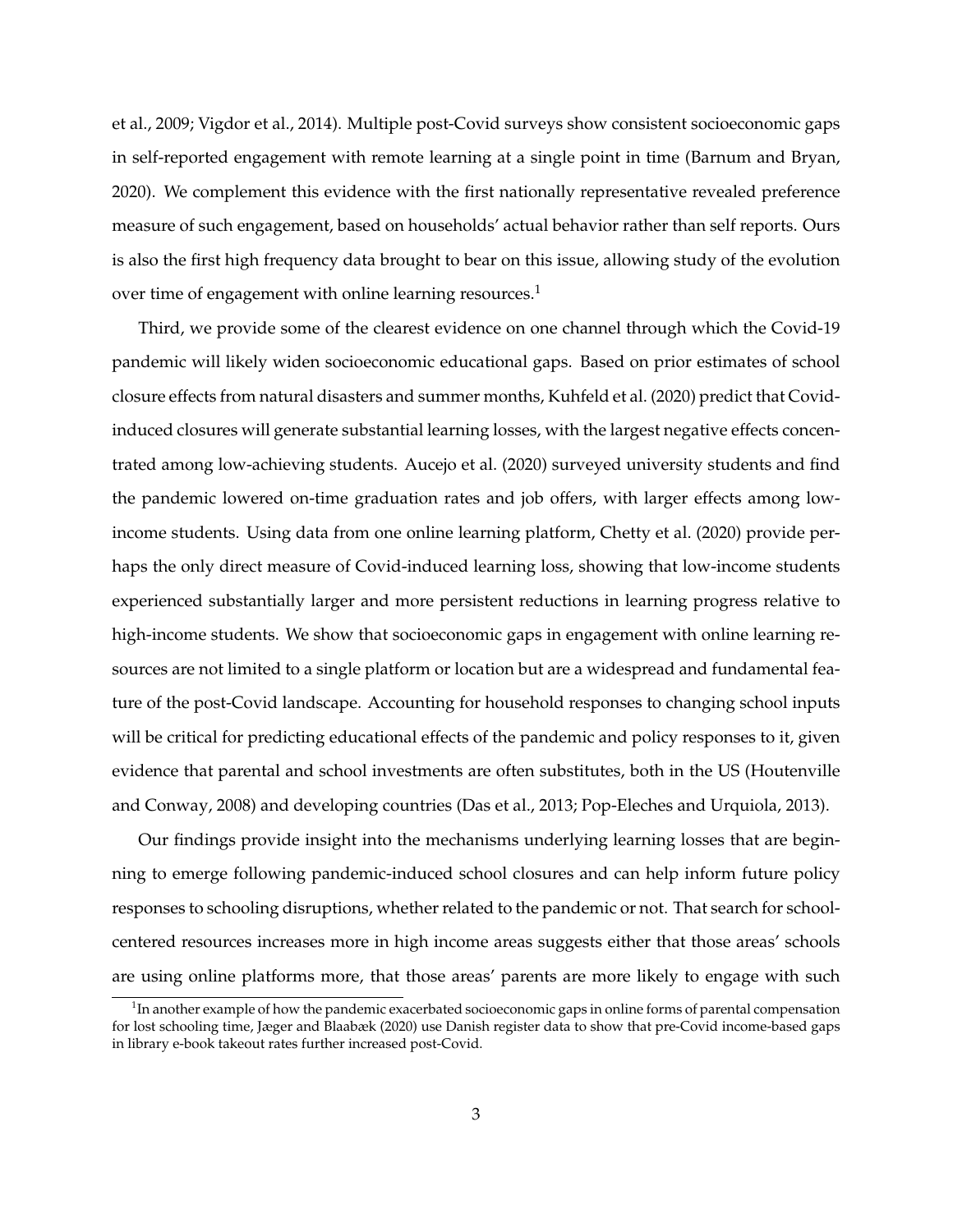platforms, or both. That search for parent-centered resources increases more in high income areas suggests that, separate from schools' actions, parents are differentially likely to seek out their own ways of compensating for their children's lost learning time.

These results can help policymakers and school leaders formulate more effective responses to the educational disruptions caused by Covid-induced school closures. Students from lower income families and schools may require additional attention and resources given lower engagement with online learning resources during spring 2020. Moreover, because remote learning will likely remain a central piece of the public education system for the foreseeable future [\(Cleve](#page-14-14)[land,](#page-14-14) [2020\)](#page-14-14), preventing the widening of achievement gaps may require improving access to home computers and broadband internet for low income and rural students. Schools may also need to improve the deployment of remote learning platforms to more equitably engage students and parents in the use of those platforms.

Whether efforts to close gaps in online learning engagement succeed will only become clear as new data become available in subsequent school years. One advantage of using publicly available search data to measure household behavior is that our analyses can be easily updated in real time when the school year begins in the fall. This will help reveal whether socioeconomic gaps in engagement with online learning have narrowed since the initial shock of schools closing or if different remote learning strategies across regions were particularly successful. In addition, the set of search terms studied can be easily modified to accommodate new online learning resources as they emerge. Finally, our analyses can be replicated in other countries, particularly ones large enough to generate search data at sub-national levels such as provinces and cities. The flexibility of this approach shows promise for understanding the behavioral responses of households to school closures and developing policy responses in real time to address changing student needs.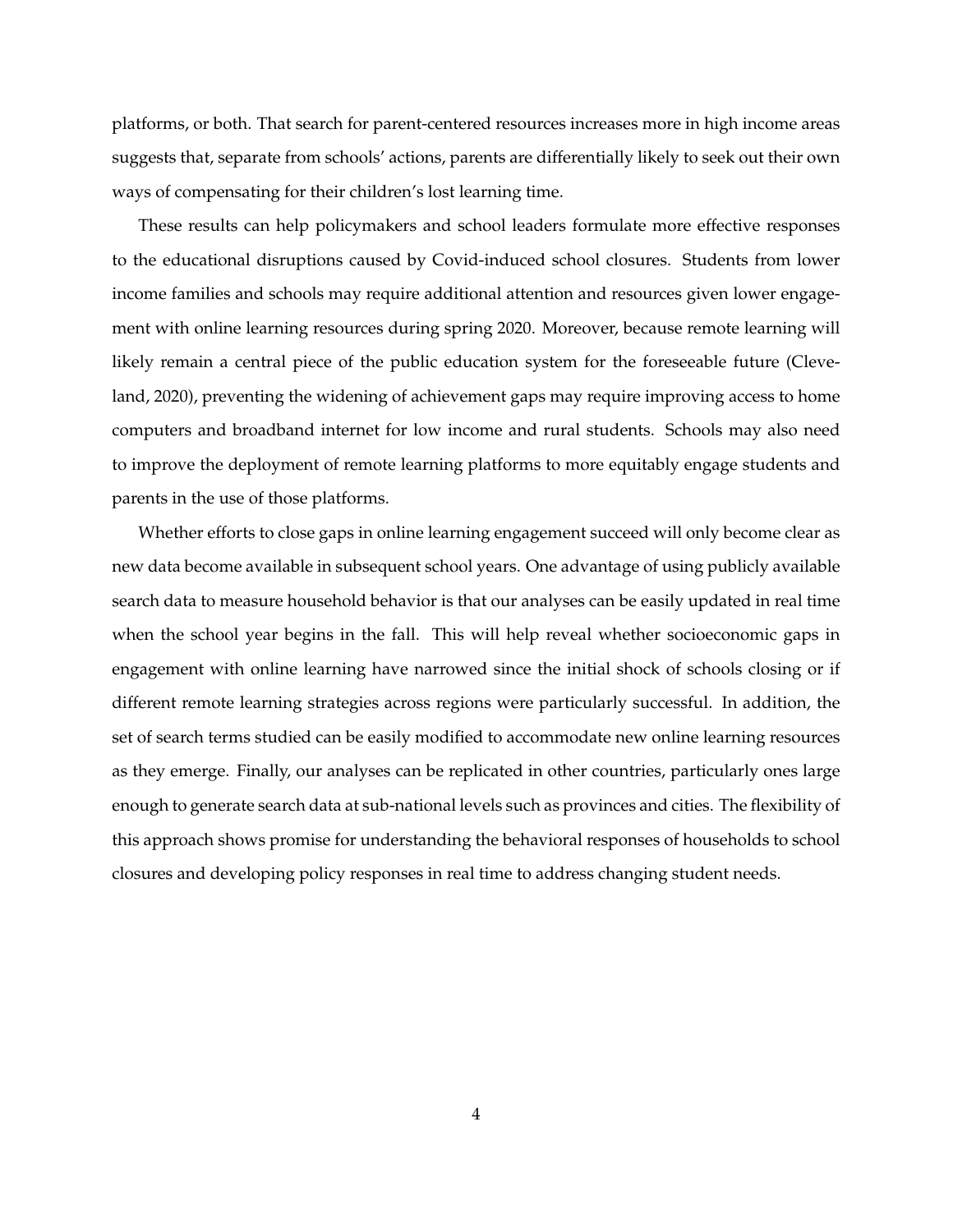## **2 Data and Empirical Strategy**

#### **2.1 Data**

Our outcome measures of search intensity come from Google Trends, which makes publicly available weekly measures of internet search behavior both nationally and by Designated Market Area (DMA). Each of the 210 United States DMAs comprise a mutually exclusive small group of coun-ties and are the finest geographic level at which search data is consistently available.<sup>[2](#page-6-0)</sup> The publicly available measure of search behavior for a given term or topic is "search intensity", which calculates the fraction of a given area's Google searches devoted to that term or topic. Raw search volume and raw search intensity are not available. Instead, Google Trends normalizes measures of search intensity to allow for comparison of relative intensity over time and across DMAs. Given the challenge of interpreting such magnitudes, we often use the logarithm of search intensity so that estimates can be interpreted as percent changes.

We focus on measuring search intensity for terms related to online learning. We first assembled a list of 45 potential such keywords, downloaded five years of weekly search data from June 2015 through May 2020, and then ranked the keywords by their nationwide popularity. We then identified the 10 most popular keywords related to branded online learning resources (such as "Google Classroom" or "Khan Academy") and the ten most popular keywords for general online learning resources (such as "online learning", "home school", and "math worksheet"). Table [1](#page-19-0) shows these lists and their popularity. $3$  The most popular of these search terms by far is Google Classroom. Khan Academy, one of the next most popular terms, was roughly 13 percent as popular as Google  $Clasroom.<sup>4</sup>$  $Clasroom.<sup>4</sup>$  $Clasroom.<sup>4</sup>$  General (non-branded) learning resources saw substantially lower search intensity than that.

We combine the ten items in each of these two lists to create two primary measures of search intensity for learning resources. We do so for three reasons. First, Google Trends does not publicly

<span id="page-6-0"></span><sup>2</sup>DMAs are defined by Nielsen. For more information, see: [https://www.nielsen.com/us/en/](https://www.nielsen.com/us/en/intl-campaigns/dma-maps/) [intl-campaigns/dma-maps/](https://www.nielsen.com/us/en/intl-campaigns/dma-maps/).

<span id="page-6-2"></span><span id="page-6-1"></span> $3$ For the full list of 45 keywords, see see Table [A.1.](#page-23-0)

<sup>4</sup>We normalize search intensity across keywords relative to the pre-Covid (March-May 2019) search intensity of Google Classroom.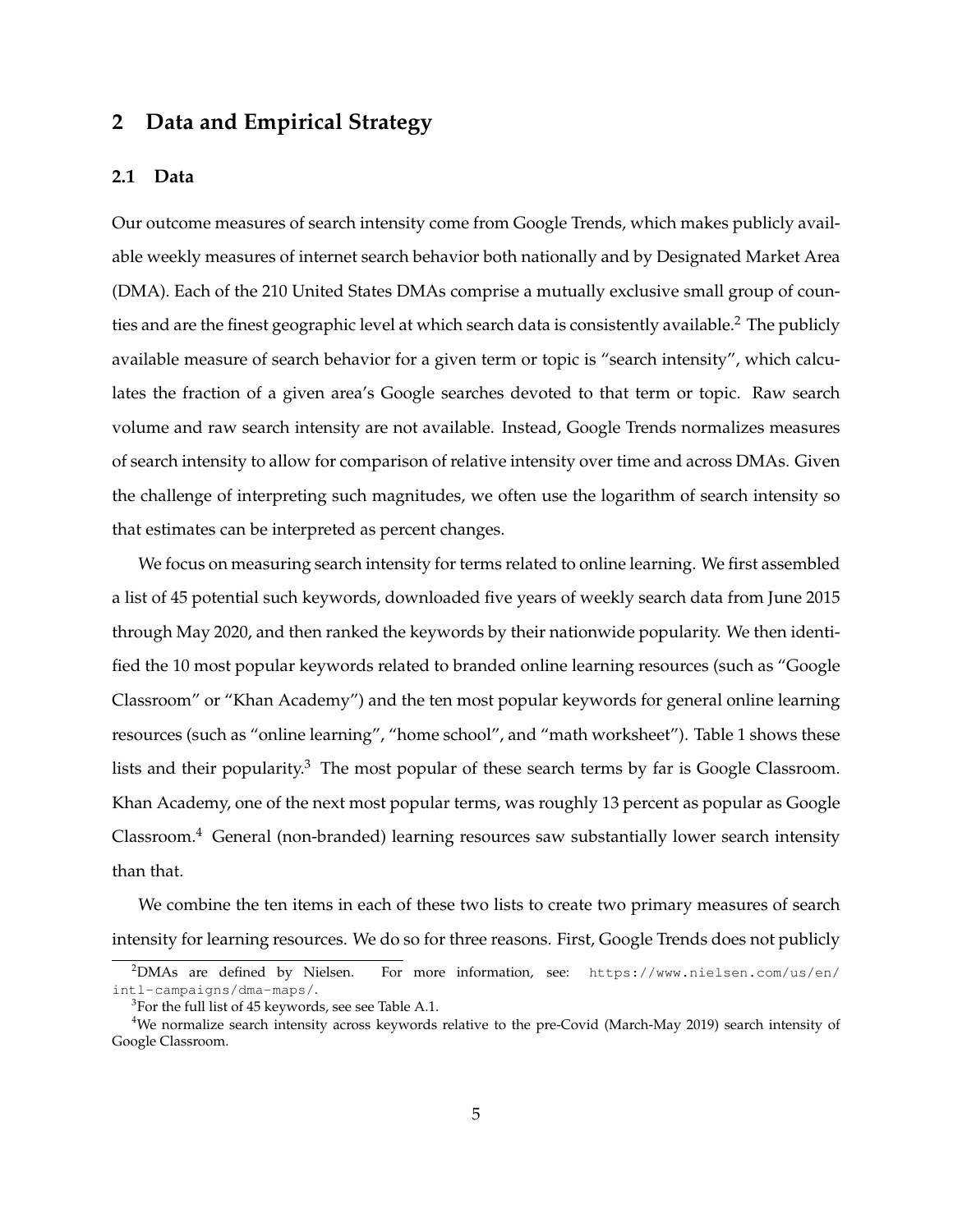report search intensity if the total number of searches in a given area and week falls below a certain threshold, so combining search terms substantially reduces the amount of missing data. Second, we are more interested in the general level of demand for online learning resources rather than the popularity of any one resource. Third, Google Trends restricts the number of keywords whose total search intensity can be downloaded at one time, which requires us to focus on the most popular keywords.<sup>[5](#page-7-0)</sup> Therefore, our measure of search intensity aggregates the total popularity for the ten most popular keywords in DMA  $d$  in week  $t$  as follows

$$
SearchIntensity_{dt} = \sum_{i=1}^{10} \frac{Google\ searches\ for\ [ keyword\ il_{dt}]}{Total\ Google\ searches_{dt}}.
$$
 (1)

Given the ten keywords in each list, we refer to branded learning resources as "school-centered resources" and general learning resources as "parent-centered resources". The former list largely consists of educational platforms, such as Google Classroom and Schoology, that schools use to connect with students and are typically not used without the school's involvement. The latter list consists of general learning resources such as "math worksheets" and "home school", which we interpret as parents (or guardians or students themselves) searching for online learning resources on their own, without particular guidance from a school.<sup>[6](#page-7-1)</sup>

To characterize the pre-Covid demographics of each DMA, we use county-level data from the 2016 American Community Survey (ACS) and then generate DMA-level measures as the population-weighted average across the counties within each DMA.<sup>[7](#page-7-2)</sup> We can therefore characterize DMAs by a variety of measures, including: mean household income; median household income; fraction of adults with a B.A.; fraction of households with broadband internet; and fraction of households with a computer. These five measures are so highly correlated that we refer to their population-weighted first principal component, which nearly equally weights each measure

<span id="page-7-0"></span> $5$ Nearly all of the search intensity for online learning is concentrated in the top 10 terms in each list as shown in Table [A.1.](#page-23-0)

<span id="page-7-1"></span> $6K$ han Academy is perhaps the most ambiguous search term, in that many schools use it to deliver curriculum to students, but parents and students can also access it without the school's involvement. We place it in the list of schoolcentered resources but often show separate results for it and for Google Classroom, the two most popular search terms in the post-Covid period.

<span id="page-7-2"></span> $^7$ In seven cases (0.2 percent of counties), the county is within more than one DMA. In these cases, we include the county in both DMAs.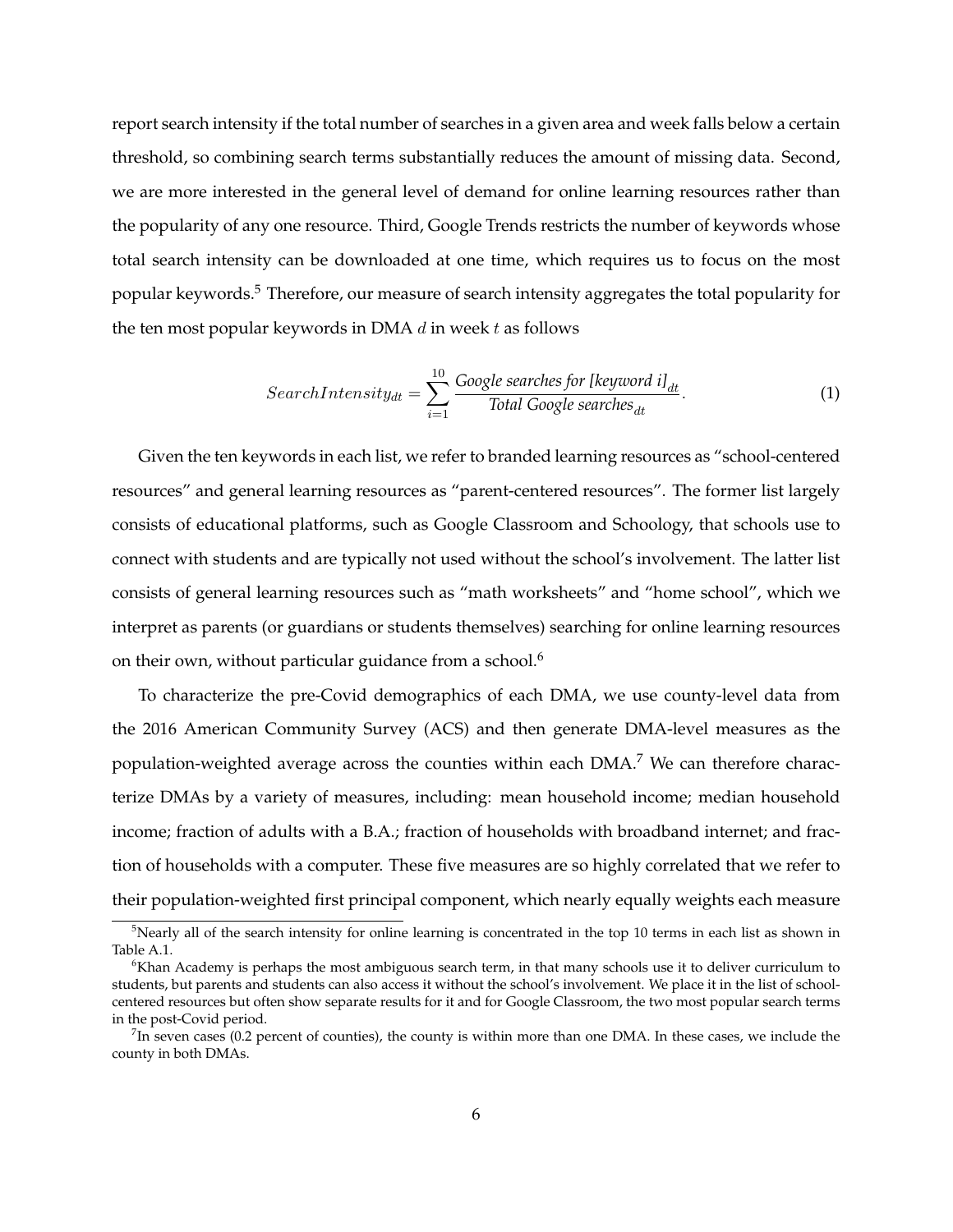and explains 86 percent of their joint variation, as DMA-level socioeconomic status (SES). This allows us to do simple comparisons of search intensity across high and low SES areas of the country. We supplement ACS data with county-level data from the Stanford Education Data Archive (SEDA), which provides additional information such as the fraction of schools in rural areas and the racial composition of the school-age population. As of 2016, 27 percent of adults had a B.A., 23 percent lived in households without broadband internet access, and 25 percent of schools were in rural areas.<sup>[8](#page-8-0)</sup>

#### **2.2 Empirical Strategy**

We first estimate changes in nationwide search intensity for learning resources as a result of Covidinduced school closures, using both a week-by-week event study specification and a two-period before-after specification. The event study specification is

<span id="page-8-1"></span>
$$
Log(SearchIntensity_{twy}) = \sum_{i=-39}^{-1} \beta_i iBefore_t + \sum_{i=1}^{12} \beta_i iAfter_t + \alpha Prior Years_t + \mu_w + \lambda_y + \varepsilon_{twy}, \tag{2}
$$

where we regress on a vector of week indicators the logarithm of nationwide search intensity in week t, week of year number w (1-52), and school year y (2015-2020). Here, *iBefore* and *iAfter* are indicators for week  $t$  falling  $i$  weeks before or after March 1, 2020, when states began discussing the possibility of school closures. Inclusion of week of year and school year fixed effects, which we call calendar effects, means that coefficients  $\beta_i$  can be interpreted as differences in search intensity compared to the same weeks in prior years. The vector of weekly indicators cover all 52 weeks (other than that starting March 1, 2020) in the most recent year of our data, leaving the prior four years of data to identify week of year effects. Exclusion of the March 1, 2020 indicator, and inclusion of a  $Prior Years$  indicator for observations in the first four years of the data, means the coefficients  $\beta_i$  can be interpreted as week i's deviation from calendar-predicted search intensity relative to March 1, 2020.

The nationwide before-after specification, which replaces the vector of weekly pre- and post-

<span id="page-8-0"></span><sup>&</sup>lt;sup>8</sup>See Table [A.2](#page-24-0) for these and other summary statistics.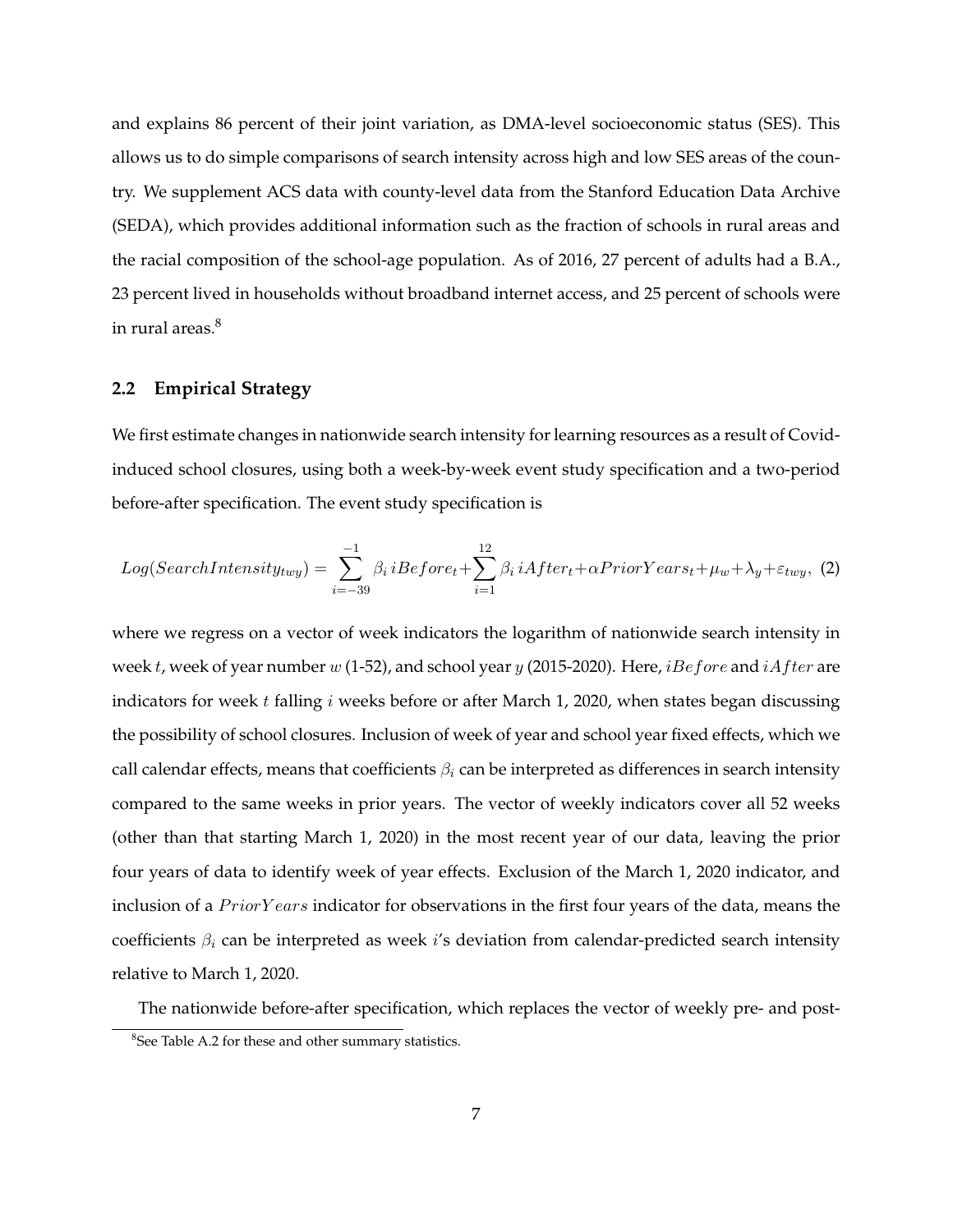Covid indicators with a single post-Covid indicator, is

<span id="page-9-1"></span>
$$
Log(SearchIntensity_{twy}) = \beta PostCovid_t + \mu_w + \lambda_y + \varepsilon_{twy}.
$$
\n(3)

Inclusion of calendar effects means  $\beta$  can be interpreted as the overall post-Covid increase in search intensity compared to those same weeks in prior years. We exclude the ramp-up period of March 2020 from the before-after analysis because school closure discussions began in early March and nearly all schools were initially closed by states between March 16 and March 23.<sup>[9](#page-9-0)</sup> The post-Covid coefficient thus estimates the average increase in search intensity in April and May of 2020, when schools and parents were fully aware of the scope of educational disruption. The difference-in-difference estimator  $\beta$  from Equation [3](#page-9-1) is the average of the April-May weekly event study coefficients  $\beta_4$  through  $\beta_{12}$  from Equation [2.](#page-8-1)

To study how search intensity changed differentially by SES, we modify our nationwide specifications by interacting the pre- and post-Covid indicators with indicators for whether a DMA is of above or below median SES. Our modified event study specification is

<span id="page-9-2"></span>
$$
Log(SearchIntensity_{dtwy}) = \sum_{i=-39}^{-1} (\beta_i iBefore_t + \gamma_i iBefore_t * High SES_d)
$$
  
+ 
$$
\sum_{i=1}^{12} (\beta_i iAfter_t + \gamma_i iAfter_t * High SES_d)
$$
  
+ 
$$
\alpha_1 PriorYears_t + \alpha_2 PriorYears_t * High SES_d + \mu_w + \lambda_y + \varepsilon_{twy},
$$
 (4)

so that the coefficients  $\gamma_i$  estimate the difference in weekly search intensity between high and low SES DMAs.

<span id="page-9-0"></span>We modify the nationwide before-after specification to become a difference-in-difference of the <sup>9</sup>See Table [A.3](#page-25-0) for a list of school closure dates by state.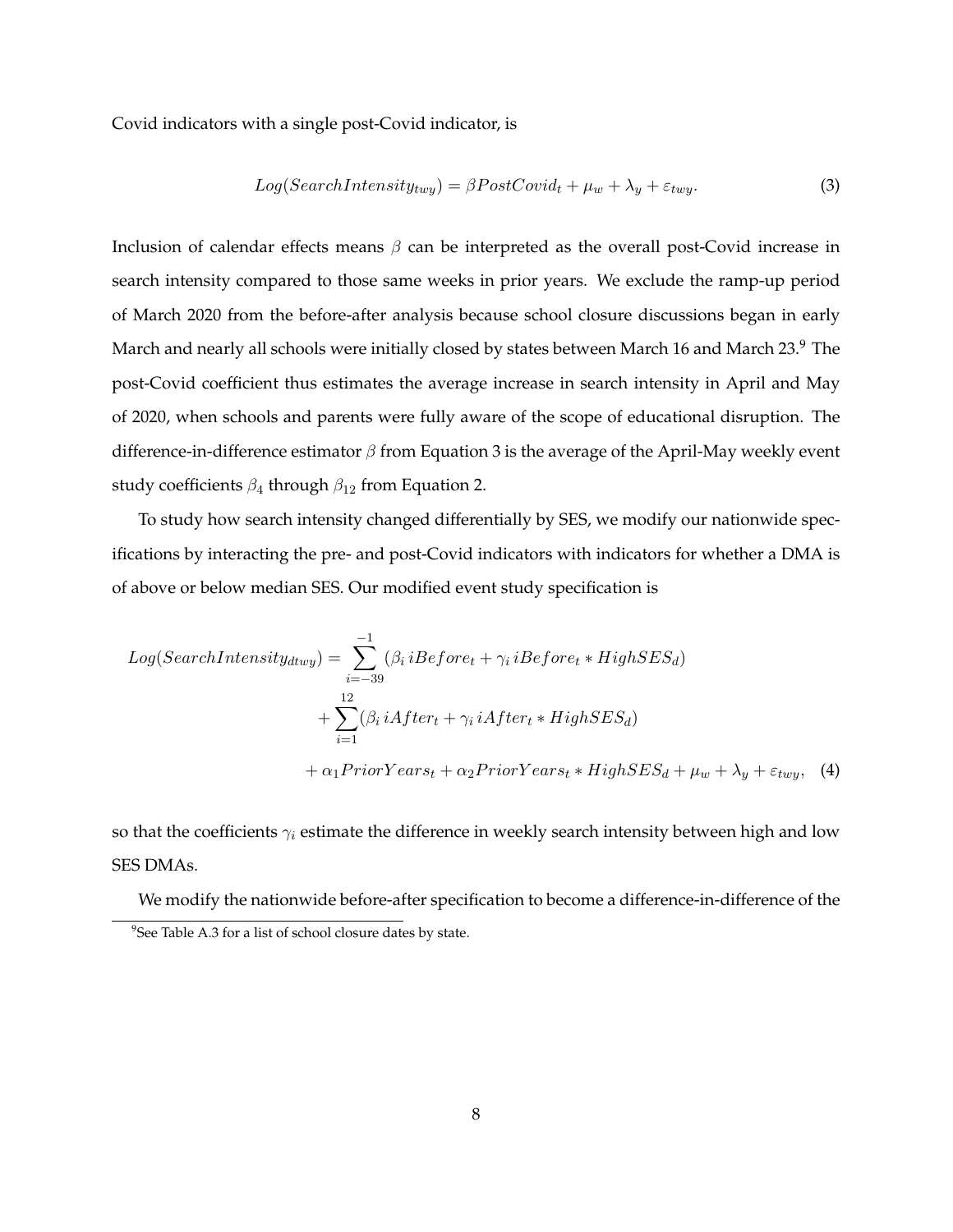form

<span id="page-10-1"></span>
$$
Log(SearchIntensity_{dtwy}) = \beta_1 PostCovid_t * High SES_d + \beta_2 PostCovid_t * LowSES_d
$$
  
+  $\sigma High SES_d + \mu_w + \lambda_y + \varepsilon_{twy}$ . (5)

Here,  $\beta_1$  and  $\beta_2$  measure the overall post-Covid change in search intensity for high and low SES DMAs respectively. We then compute the difference between those two coefficients, which corresponds to the average over time of the event study coefficients  $\gamma_4$  through  $\gamma_{12}$ . We also run difference-in-difference specifications where the post-Covid indicator is interacted with continuous measures of DMA characteristics, such as income, broadband penetration rates, and school rurality.

All DMA-level regressions use standard errors clustered by DMA and are weighted by DMA population to be nationally representative at the individual level. Nation-level regressions use heteroskedasticity robust standard errors. All regressions exclude weeks with the major school holidays of Thanksgiving, Christmas and New Year's. This has no effect on any estimates of interest but improves the scale of event-study graphs given the increased noise associated with such weeks.

#### **3 Results**

Nationwide search intensity for learning resources followed regular annual patterns until March 2020, at which point search intensity dramatically increased relative to similar months in prior years. As seen in Figure [1,](#page-16-0) search intensity for school-centered resources typically peaks near the start of each school year and declines steadily until summer, when it largely vanishes. Search intensity for parent-centered resources is steadier throughout the school year but also declines substantially in summer. Covid-related school closures altered these patterns, with nationwide search intensity for both types of learning resources roughly doubling by late March.<sup>[10](#page-10-0)</sup> Search intensity then starts to decay, likely due to households successfully locating their desired online

<span id="page-10-0"></span><sup>&</sup>lt;sup>10</sup>A logarithmic increase of 0.7 represents a roughly 100 percent increase ( $e^{0.7} - 1 \approx 1$ ).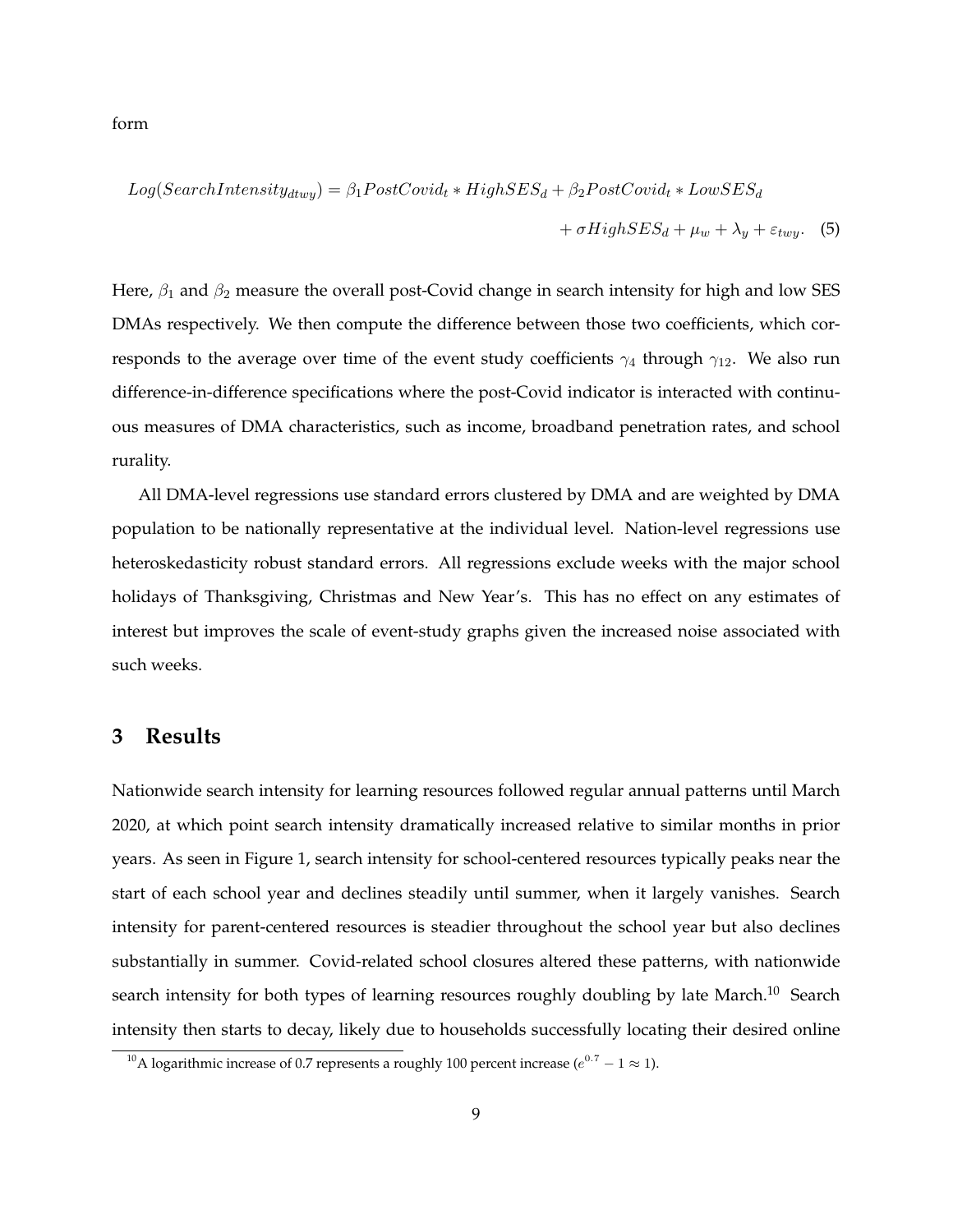resources and to school years ending in May and June. Accounting for usual calendar effects confirms all of these changes observed in the raw data, with no pre-trends prior to March 2020 and then a large and statistically significant rise in search intensity that then fades by late May.<sup>[11](#page-11-0)</sup>

Growth in post-Covid search intensity varied substantially by geography and socioeconomic status. Figure [2](#page-17-0) maps DMAs by quartiles of SES (panel A) and post-Covid changes in search intensity (panel B), defined as April-May search intensity differences between 2020 and prior years. Areas with high income, parental education and technological access are concentrated in the Northeast and West coast, as well as Utah and Colorado. Post-Covid search intensity also increases most noticeably, though not exclusively, in the Northeast and West coast, suggesting that high SES areas see larger spikes in search intensity for learning resources.

Event study analyses show that weekly search intensity for learning resources increased significantly more in areas with higher income and better technological access. Figure [3](#page-18-0) shows Equation [4'](#page-9-2)s regression-based weekly difference in search intensity between DMAs above and below median SES, controlling for calendar effects. By mid-March, high SES areas see jumps in search intensity for both school- and parent-centered learning resources roughly 30 percent higher than low SES areas. These weekly differences are statistically significant and do not decay with time. Such differences are also visible in the unadjusted data.<sup>[12](#page-11-1)</sup>

Difference-in-difference analyses show that the average post-Covid increase in search intensity for learning resources was roughly twice as high in high SES areas as in low ones. Table [2](#page-20-0) shows, in panel A's before-after analysis based on Equation [3,](#page-9-1) that nationwide search intensity increased 67 percent (51 log points) for school-based resources, driven largely by a 114 percent (76 log point) increase for Google Classroom, and 40 percent (34 log points) for parent-centered resources. Panel B, based on Equation [5,](#page-10-1) shows that search intensity for all of these resources increased substantially in low SES areas but much more so in high SES areas. Low SES areas searched 36 percent (31 log points) more intensely for school-centered resources but high SES areas searched an additional 48 percent (39 log points) more intensely, a difference that is highly statistically significant. Search intensity for parent-centered resources increased by 25 percent (22 log points) in low SES

<span id="page-11-0"></span><sup>&</sup>lt;sup>11</sup>See Figure [A.1,](#page-21-0) based on Equation [2.](#page-8-1)

<span id="page-11-1"></span><sup>12</sup>See Figure [A.2.](#page-22-0)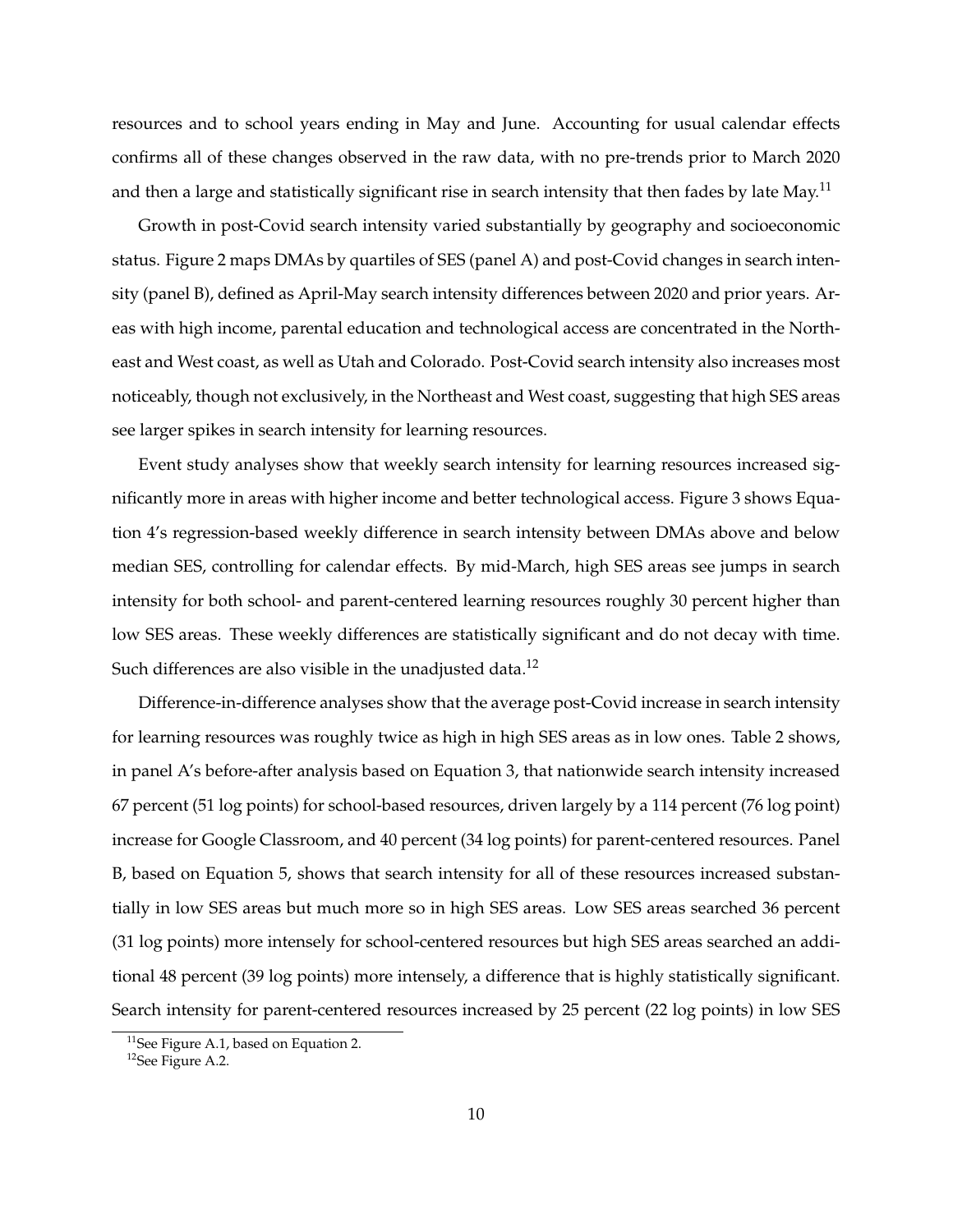areas but by an additional 27 percent (24 log points) in high SES areas. These patterns hold for broad resource categories and for individual products like Google Classroom and Khan Academy. Interestingly, the high SES indicator in panel B's regressions suggests few clear differences by SES in search intensity prior to the pandemic.

The pandemic widened gaps in search intensity for learning resources not only by broad measures of SES but also by specific measures such as income, technological access, rurality and race. Panel C of Table [2](#page-20-0) shows difference-in-difference analyses where continuous DMA-level demographic measures have been interacted with a post-Covid indicator. Search intensity for schoolcentered resources increases by an additional 15 percent (14 log points) with every additional \$10,000 in mean household income and by a roughly additional 50 percent (36 and 44 log points) with every 10 percentage point increase in the fraction of households with broadband internet and a computer. A 10 percentage point increase in the fraction of schools located in rural areas is associated with a 17 percent (16 log point) lower change in search intensity, while a 10 percentage point increase in the fraction of students who are Black is associated with a nine percent lower change in search intensity. Parent-based resources show similar patterns, though with somewhat smaller magnitudes. Measures of SES (such as income or broadband access), school rurality and race are independently associated with search behavior even when controlling for each other.<sup>[13](#page-12-0)</sup>

Finally, we note three additional analyses that further illuminate or strengthen the prior results. First, Table [A.5](#page-27-0) presents effects by SES quartile. This analysis shows that the observed post-Covid widening of search intensity gaps is fairly linear in SES and not just driven by the most and least disadvantaged areas. Second, the widening of gaps by SES is not only the result of SES gaps between regions of the country but gaps within regions. Table [A.6](#page-28-0) reports effects for each of the four U.S. Census regions (Northeast, Midwest, South, West) and shows that SES-based search intensity gaps appear even when making within-region comparisons. Finally, because search intensity is coded as zero for terms with low search volume in a given DMA-week, Table [A.7](#page-29-0) excludes DMAs with low search volume. The results are unchanged, which is unsurprising given that such areas tend to have low population.

<span id="page-12-0"></span><sup>13</sup>See Table [A.4.](#page-26-0)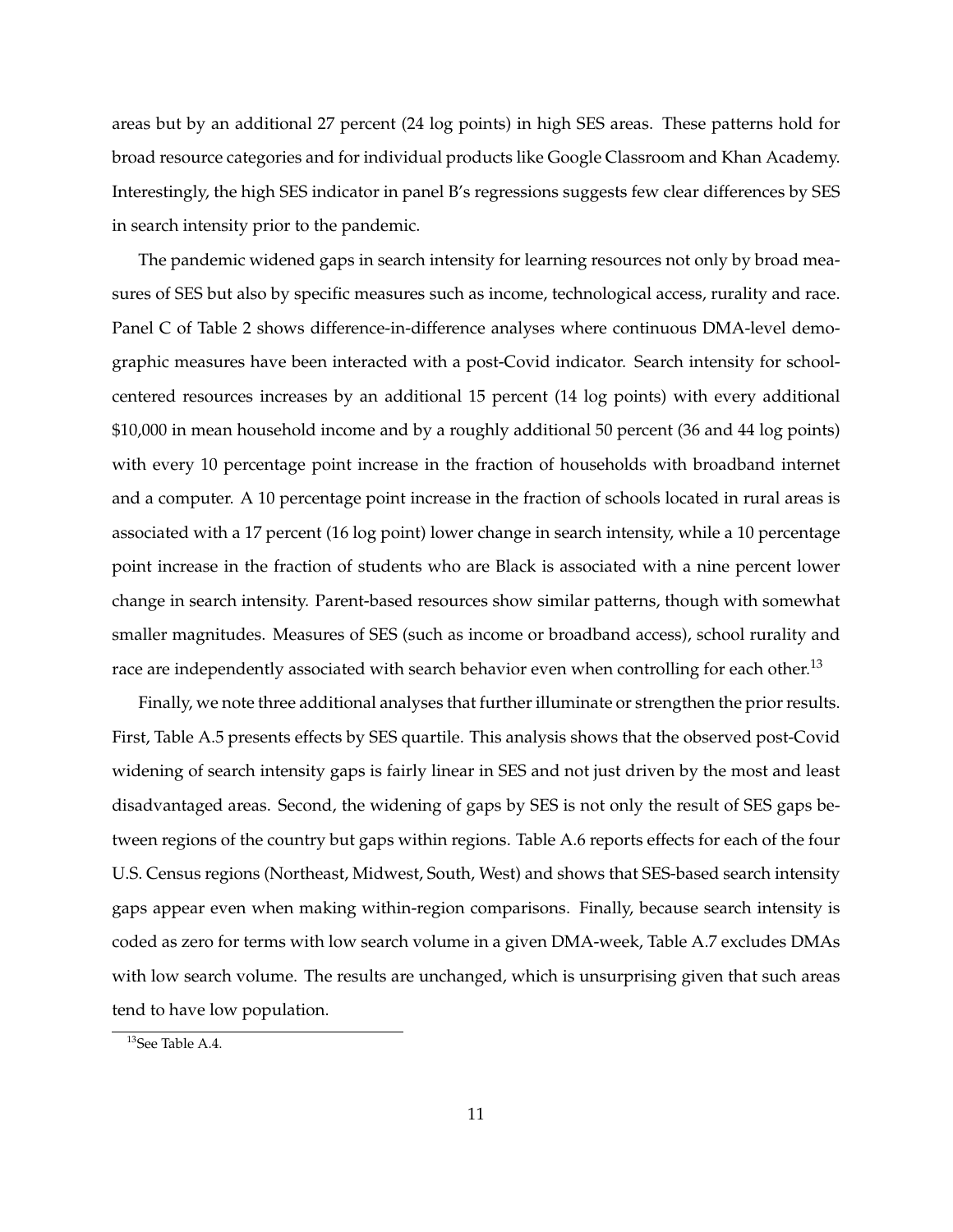### **4 Discussion**

We document a sharp increase in searches for learning resources as schools closed in response to the Covid-19 pandemic. By April 2020, nationwide search intensity for online learning resources had roughly doubled relative to baseline. The shock of school closures increased demand both for the specific online platforms schools shifted instruction to (such as Google Classroom) and for the supplemental resources that households sought out to fill gaps in their learning (such as math worksheets). The likelihood of future school closures or partial re-openings implies these supplemental online resources are likely to become important drivers of student learning.

Though demand for online resources increased in both high and low SES areas, the increase was substantially larger in high SES areas. Areas of the country with higher income, greater internet access, and fewer rural schools had substantially larger increases than less advantaged areas. Along with results from several contemporaneous studies, these results suggest that academic gaps across students will be wider than normal in future school years.

Our results suggest the potential value of policy responses that directly address these documented inequalities in engagement with online learning resources. Students in low SES areas and rural communities are likely to need additional support to overcome the educational challenges created by Covid-19. Because online learning will likely remain a key component of school systems in the near future, school leaders and policymakers may want to prioritize access to home computers and broadband internet. Improving access to and engagement with online learning platforms will likely be an important step to equalizing learning opportunities and preventing a widening of achievement gaps.

Publicly available, high frequency internet search data helps illuminate the evolution of educational choices made by households, as well as socioeconomic inequalities in those choices. Our analyses can be updated in real time to study future changes in engagement with online learning, can be modified to study different search terms, and can be replicated in other countries. Household adaptation to schooling shocks is an understudied phenomenon that can be readily observed in internet search data. Understanding and accounting for such behavioral responses by parents and students will be critical to predicting the long-term effects of the pandemic.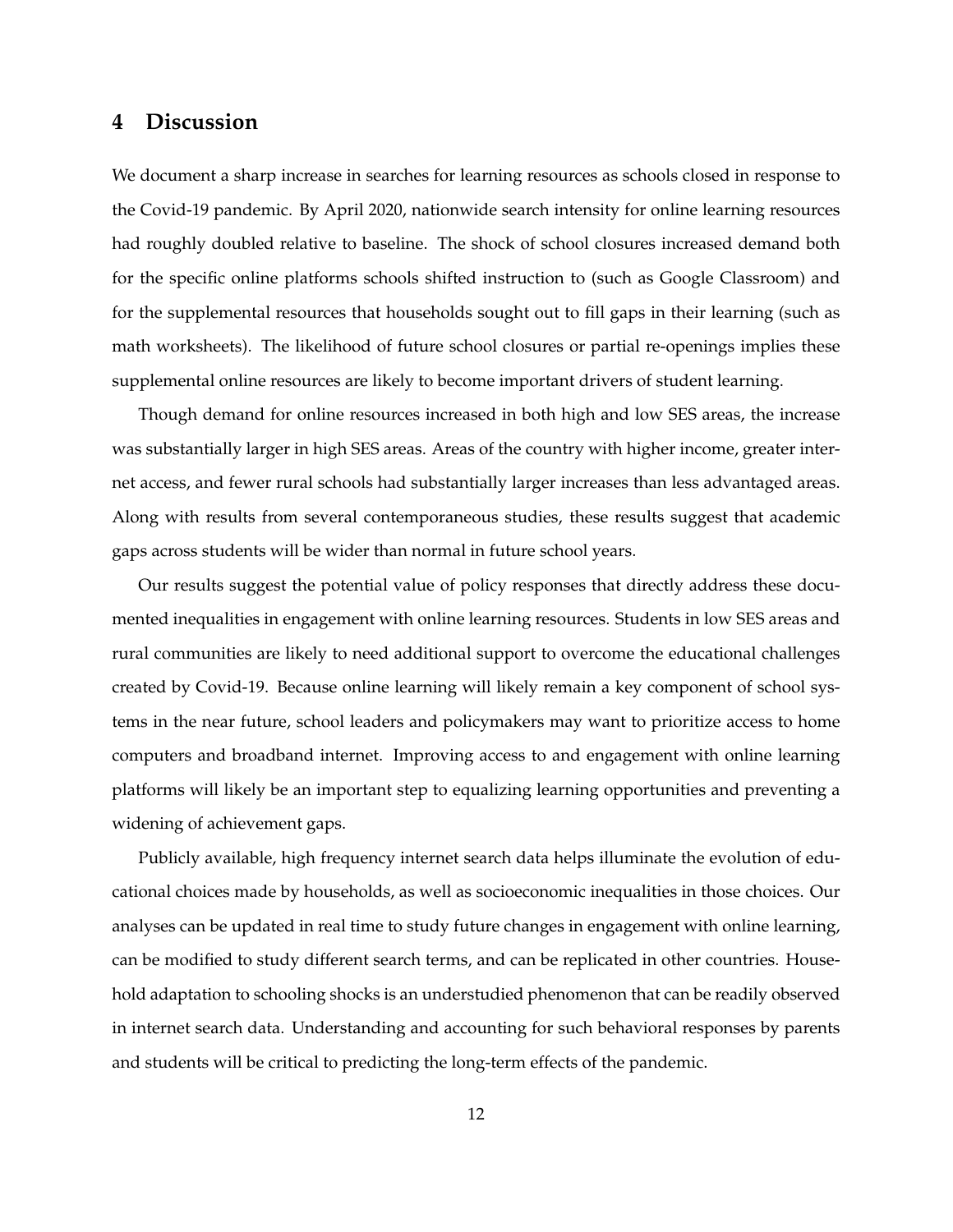## **References**

- <span id="page-14-9"></span>Aucejo, E. M., J. F. French, M. P. U. Araya, and B. Zafar (2020). The impact of COVID-19 on student experiences and expectations: Evidence from a survey. *NBER Working Paper 27392*.
- <span id="page-14-7"></span>Barnum, M. and C. Bryan (2020, June 26). America's great remote-learning experiment: What surveys of teachers and parents tell us about how it went. *Chalkbeat*.
- <span id="page-14-5"></span>Bucy, E. P. (2000). Social access to the internet. *Harvard International Journal of Press/Politics 5*(1), 50–61.
- <span id="page-14-10"></span>Chetty, R., J. N. Friedman, N. Hendren, and M. Stepner (2020). Real-time economics: A new platform to track the impacts of COVID-19 on people, businesses, and communities using private sector data. *NBER Working Paper 27431*.
- <span id="page-14-2"></span>Choi, H. and H. Varian (2012). Predicting the present with Google Trends. *Economic Record 88*, 2–9.
- <span id="page-14-14"></span>Cleveland, C. (2020, June 29). Toward reopening: What will school look like this fall? *Education-Next*.
- <span id="page-14-12"></span>Das, J., S. Dercon, J. Habyarimana, P. Krishnan, K. Muralidharan, and V. Sundararaman (2013). School inputs, household substitution, and test scores. *American Economic Journal: Applied Economics 5*(2), 29–57.
- <span id="page-14-4"></span>Goldsmith-Pinkham, P. and A. Sojourner (2020). Predicting initial unemployment insurance claims using Google Trends. *Working Paper*.
- <span id="page-14-0"></span>Hamilton, L. S., D. Grant, J. H. Kaufman, M. Diliberti, H. L. Schwartz, G. P. Hunter, C. Messan Setodji, and C. J. Young (2020). COVID-19 and the state of K–12 schools: Results and technical documentation from the spring 2020 American educator panels COVID-19 surveys. *RAND Research Report*.
- <span id="page-14-1"></span>Horowitz, J. (2020, April 15). Lower-income parents most concerned about their children falling behind amid COVID-19 school closures. *Pew Research Center*.
- <span id="page-14-11"></span>Houtenville, A. J. and K. S. Conway (2008). Parental effort, school resources, and student achievement. *Journal of Human Resources 43*(2), 437–453.
- <span id="page-14-13"></span>Jæger, M. M. and E. H. Blaabæk (2020). Inequality in learning opportunities during Covid-19: Evidence from library takeout. *Research in Social Stratification and Mobility*, 100524.
- <span id="page-14-6"></span>Jones, S., C. Johnson-Yale, S. Millermaier, and F. S. Pérez (2009). US college students' internet use: Race, gender and digital divides. *Journal of Computer-Mediated Communication 14*(2), 244–264.
- <span id="page-14-3"></span>Kearney, M. S. and P. B. Levine (2015). Media influences on social outcomes: The impact of MTV's 16 and Pregnant on teen childbearing. *American Economic Review 105*(12), 3597–3632.
- <span id="page-14-8"></span>Kuhfeld, M., J. Soland, B. Tarasawa, A. Johnson, E. Ruzek, and J. Liu (2020). Projecting the potential impacts of COVID-19 school closures on academic achievement. *Annenberg Institute Working Paper 20-226*.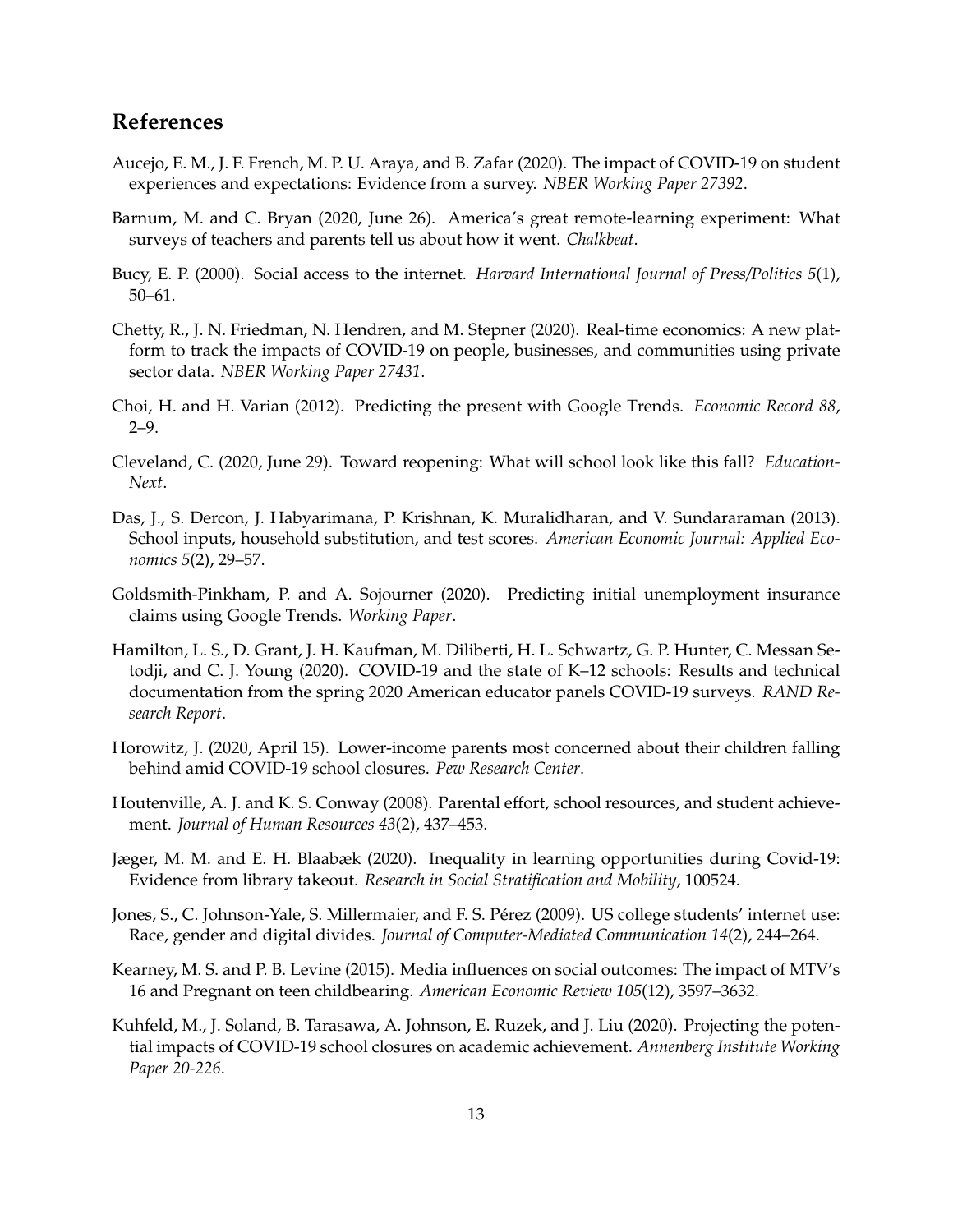- <span id="page-15-0"></span>Lake, R. and B. Dusseault (2020, April 27). Remote classes are in session for more school districts, but attendance plans are still absent. *Center on Reinventing Public Education*.
- <span id="page-15-1"></span>Malkus, N. (2020, June 16). School districts' remote-learning plans may widen student achievement gap. *EducationNext*.
- <span id="page-15-3"></span>Polgreen, P. M., Y. Chen, D. M. Pennock, F. D. Nelson, and R. A. Weinstein (2008). Using internet searches for influenza surveillance. *Clinical Infectious Diseases 47*(11), 1443–1448.
- <span id="page-15-7"></span>Pop-Eleches, C. and M. Urquiola (2013). Going to a better school: Effects and behavioral responses. *American Economic Review 103*(4), 1289–1324.
- <span id="page-15-5"></span>Rice, R. E. and C. Haythornthwaite (2006). Perspectives on internet use: Access, involvement and interaction. *The Handbook of New Media*, 92–113.
- <span id="page-15-4"></span>Stephens-Davidowitz, S. (2014). The cost of racial animus on a black candidate: Evidence using Google search data. *Journal of Public Economics 118*, 26–40.
- <span id="page-15-6"></span>Vigdor, J. L., H. F. Ladd, and E. Martinez (2014). Scaling the digital divide: Home computer technology and student achievement. *Economic Inquiry 52*(3), 1103–1119.
- <span id="page-15-2"></span>von Hippel, P. (2020, April 9). How will the coronavirus crisis affect children's learning? Unequally. *EducationNext*.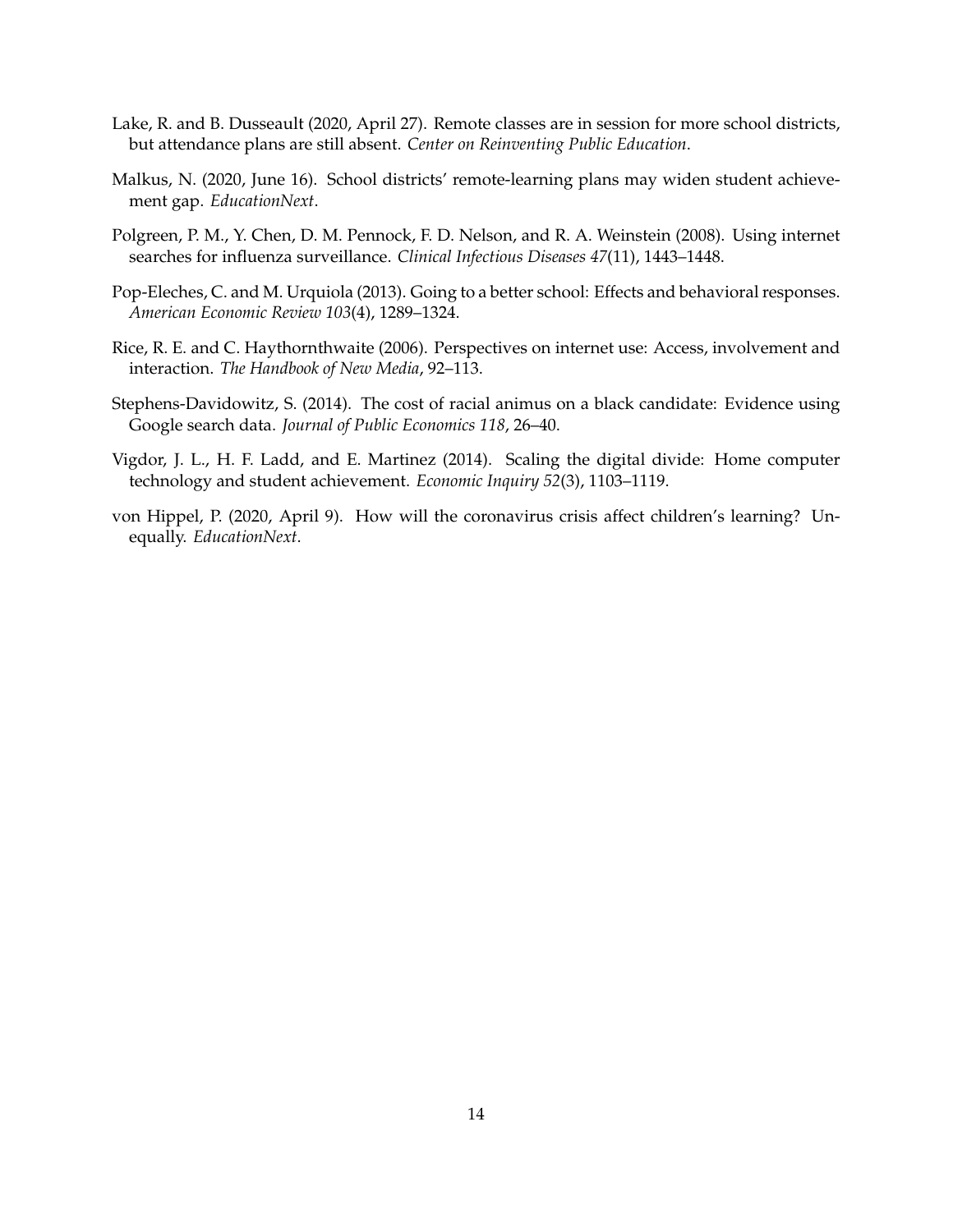<span id="page-16-0"></span>



Notes: The figure above shows weekly measures of the logarithm of nationwide search intensity relative to intensity on March 1, 2020. Panel A shows search intensity for school-centered resources and panel B for parent-centered resources. Search intensity is bottom-coded at -0.75 for scaling purposes.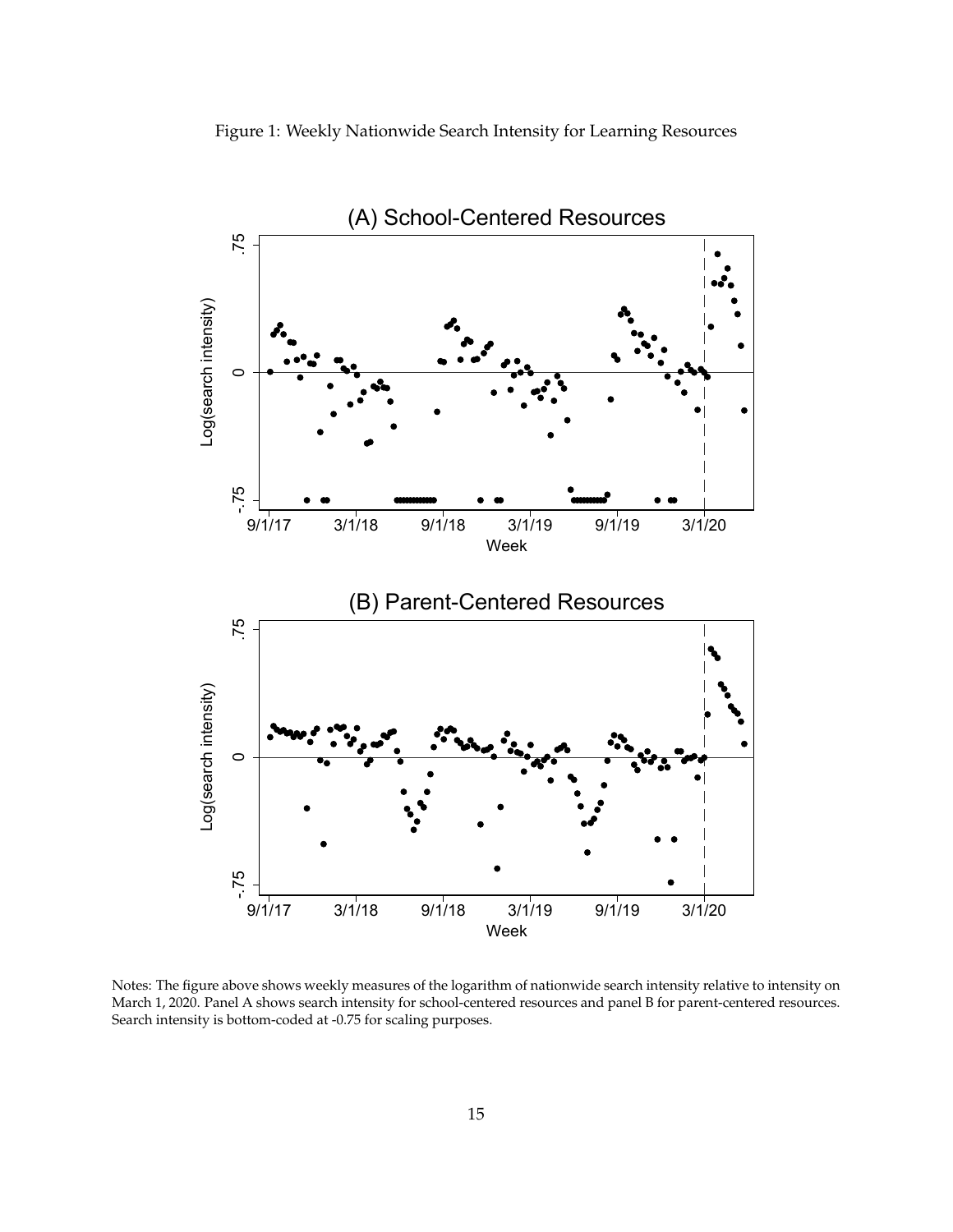<span id="page-17-0"></span>Figure 2: Geography of Socioeconomic Status and Change in Search Intensity



Notes: The figure above maps Designated Market Areas (DMA) across the nation. Panel A sorts DMAs into quartiles of socioeconomic status, which is defined as the first principal component of: mean household income; median household income fraction of adults with a four-year college degree; fraction of households with a computer; and fraction of households with broadband access. Panel B sorts DMAs into quartiles of post-Covid changes in search intensity for school-centered resources, defined as the difference in the logarithm of search intensity between April-May 2020 and April-May of 2015-19.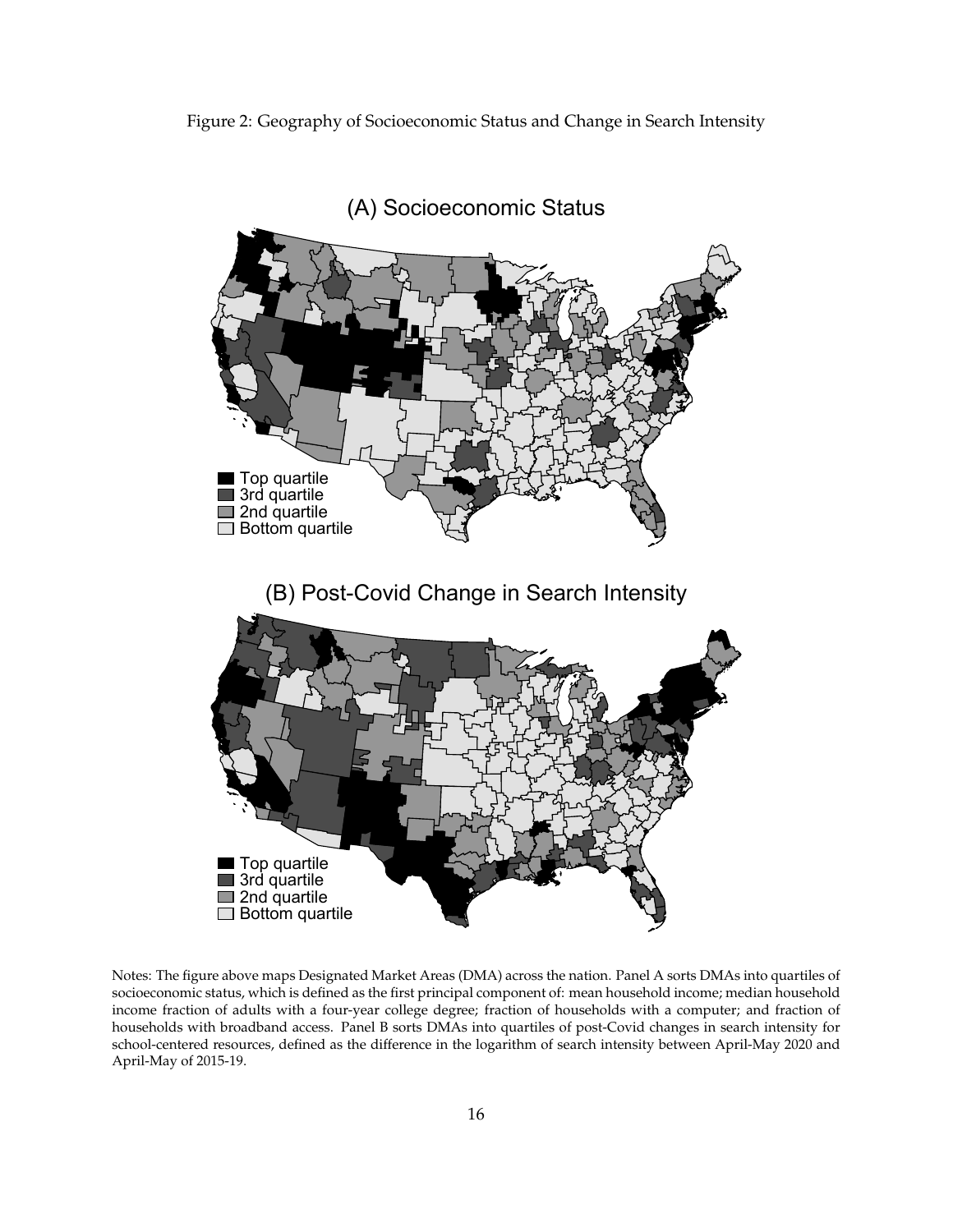<span id="page-18-0"></span>



Notes: The figure above shows event study coefficients estimating the difference in the logarithm of weekly search intensity between Designated Market Areas (DMA) of above and below median socioeconomic status. The regressions are weighted by DMA population and include fixed effects for week of year (1-52) and school year (2015-2020). Also shown are 95 percent confidence intervals calculated with standard errors clustered by DMA. Panel A shows search intensity for school-centered resources and panel B for parent-centered resources. The sample contains search data from June 2015 through May 2020, excluding weeks with major school holidays.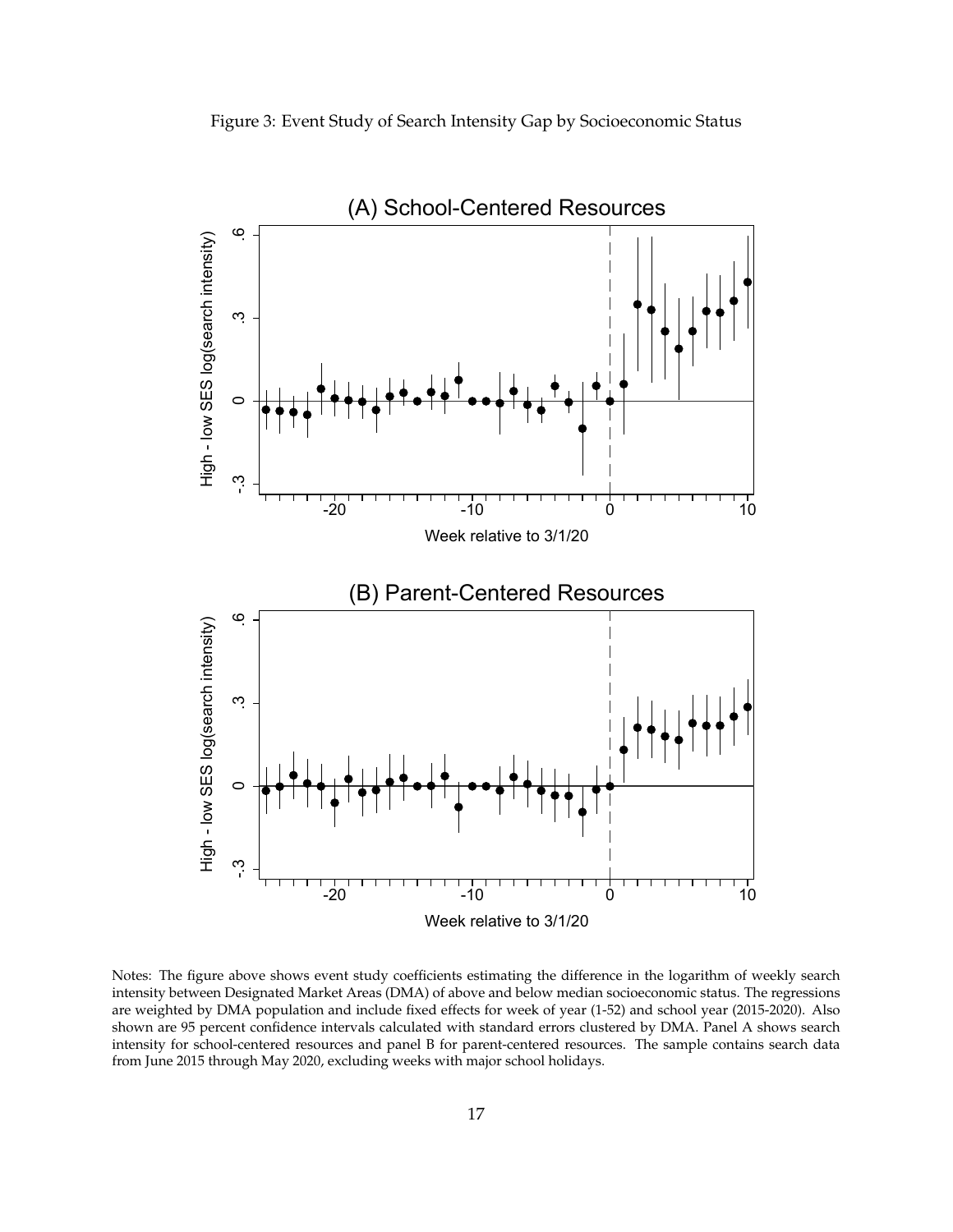<span id="page-19-0"></span>

| <b>School-Centered Resources</b> |               | <b>Parent-Centered Resources</b> |                   |               |                |
|----------------------------------|---------------|----------------------------------|-------------------|---------------|----------------|
| Keyword                          | Pre-<br>Covid | Post-<br>Covid                   | Keyword           | Pre-<br>Covid | Post-<br>Covid |
| Google Classroom                 | 1.00          | 1.95                             | Online school     | 0.04          | 0.06           |
| Khan Academy                     | 0.13          | 0.20                             | Online classes    | 0.03          | 0.05           |
| Kahoot                           | 0.33          | 0.19                             | Home school       | 0.03          | 0.03           |
| Seesaw                           | 0.02          | 0.15                             | Online class      | 0.00          | 0.02           |
| Schoology                        | 0.07          | 0.12                             | Math game         | 0.03          | 0.02           |
| Class Dojo                       | 0.01          | 0.06                             | Distance learning | 0.00          | 0.02           |
| Flipgrid                         | 0.00          | 0.05                             | Math worksheets   | 0.00          | 0.02           |
| D <sub>2L</sub>                  | 0.05          | 0.05                             | Online math       | 0.00          | 0.01           |
| Nearpod                          | 0.02          | 0.02                             | Math problem      | 0.00          | 0.01           |
| Edmodo                           | 0.02          | 0.02                             | Online reading    | 0.00          | 0.00           |

## Table 1: Search Intensity of Top 10 Individual Keywords

Notes: Mean nationwide search intensity is shown for March-May 2019 (pre-Covid) and March-May 2020 (post-Covid). Search intensity of each term is measured relative to the pre-Covid search intensity for "Google Classroom". Searches are not case sensitive.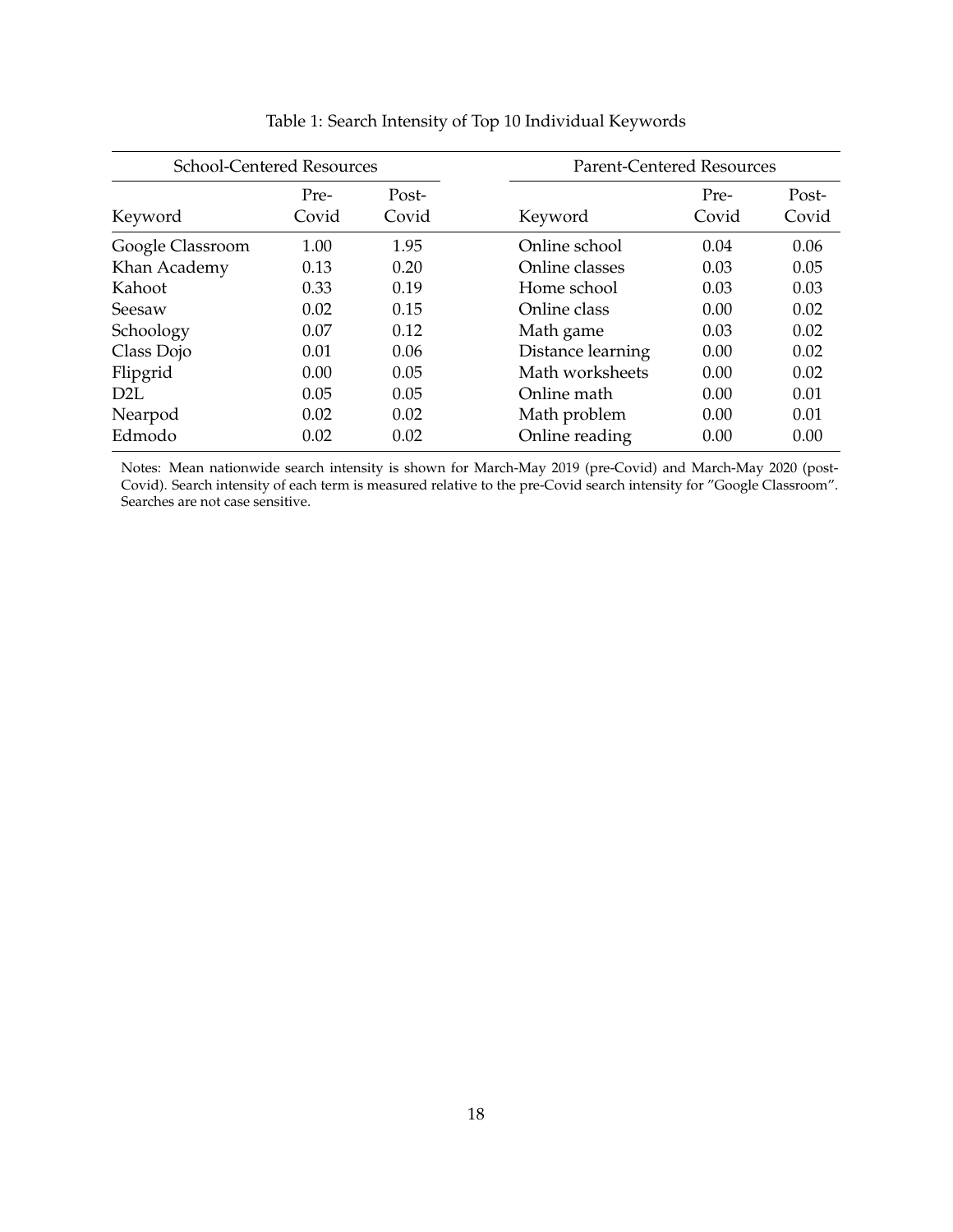<span id="page-20-0"></span>

|                                                 | School-    | Parent-    |            |            |
|-------------------------------------------------|------------|------------|------------|------------|
|                                                 | centered   | centered   | Google     | Khan       |
|                                                 | resources  | resources  | Classroom  | Academy    |
|                                                 | (1)        | (2)        | (3)        | (4)        |
| (A) Nationwide                                  |            |            |            |            |
| Post-Covid                                      | $0.51***$  | $0.34***$  | $0.76***$  | $0.41***$  |
|                                                 | (0.05)     | (0.02)     | (0.05)     | (0.03)     |
| (B) By median SES                               |            |            |            |            |
| Post-Covid * High SES                           | $0.70***$  | $0.46***$  | $0.92***$  | $0.50***$  |
|                                                 | (0.08)     | (0.03)     | (0.08)     | (0.05)     |
| Post-Covid * Low SES                            | $0.31***$  | $0.22***$  | $0.59***$  | $0.32***$  |
|                                                 | (0.05)     | (0.02)     | (0.07)     | (0.03)     |
| <b>High SES</b>                                 | 0.02       | 0.01       | 0.10       | 0.05       |
|                                                 | (0.06)     | (0.05)     | (0.10)     | (0.05)     |
| High-Low SES Change                             | $0.39***$  | $0.24***$  | $0.33***$  | $0.19***$  |
|                                                 | (0.11)     | (0.03)     | (0.11)     | (0.05)     |
| (C) By income, online access, race              |            |            |            |            |
| Post-Covid * Household income                   | $0.14***$  | $0.08***$  | $0.12***$  | $0.07***$  |
|                                                 | (0.04)     | (0.01)     | (0.03)     | (0.02)     |
| Post-Covid * Broadband penetration rate         | $0.36***$  | $0.30***$  | $0.31***$  | $0.27***$  |
|                                                 | (0.08)     | (0.03)     | (0.09)     | (0.04)     |
| Post-Covid * Computer penetration rate          | $0.44***$  | $0.41***$  | $0.41***$  | $0.33***$  |
|                                                 | (0.10)     | (0.04)     | (0.10)     | (0.07)     |
| Post-Covid * Fraction of schools in rural areas | $-0.16***$ | $-0.08***$ | $-0.18***$ | $-0.09***$ |
|                                                 | (0.03)     | (0.01)     | (0.03)     | (0.02)     |
| Post-Covid * Fraction of students who are Black | $-0.09***$ | $-0.06***$ | $-0.03$    | $-0.06***$ |
|                                                 | (0.03)     | (0.01)     | (0.04)     | (0.02)     |
| N                                               | 50,400     | 50,400     | 50,400     | 50,400     |

Table 2: Changes in Search Intensity by Socioeconomic Status and Other Measures

Notes: Heteroskedasticity robust standard errors clustered by DMA are in parentheses (\* p<.10 \*\* p<.05 \*\*\* p<.01). In panel A, each column regresses the logarithm of the listed topic's search intensity on a post-March 1 indicator. Panel B interacts the post indicator with above and below median SES indicators. Below each pair of interaction coefficients in panel B is the estimated difference between the high and low SES interaction coefficients. Each coefficient in Panel C comes from a separate regression that interacts the post indicator with DMA-level household mean income or the other listed resource and demographic measures. Income is measured per \$10,000, while the remaining variables are scaled to interpret coefficients as predicted effects of a 10 percentage point increase in the interacted characteristic. The regressions are weighted by DMA population and include fixed effects for week of year (1-52) and school year (2015-2020). The sample contains search data from June 2015 through May 2020, excluding March 2020 and weeks with major school holidays.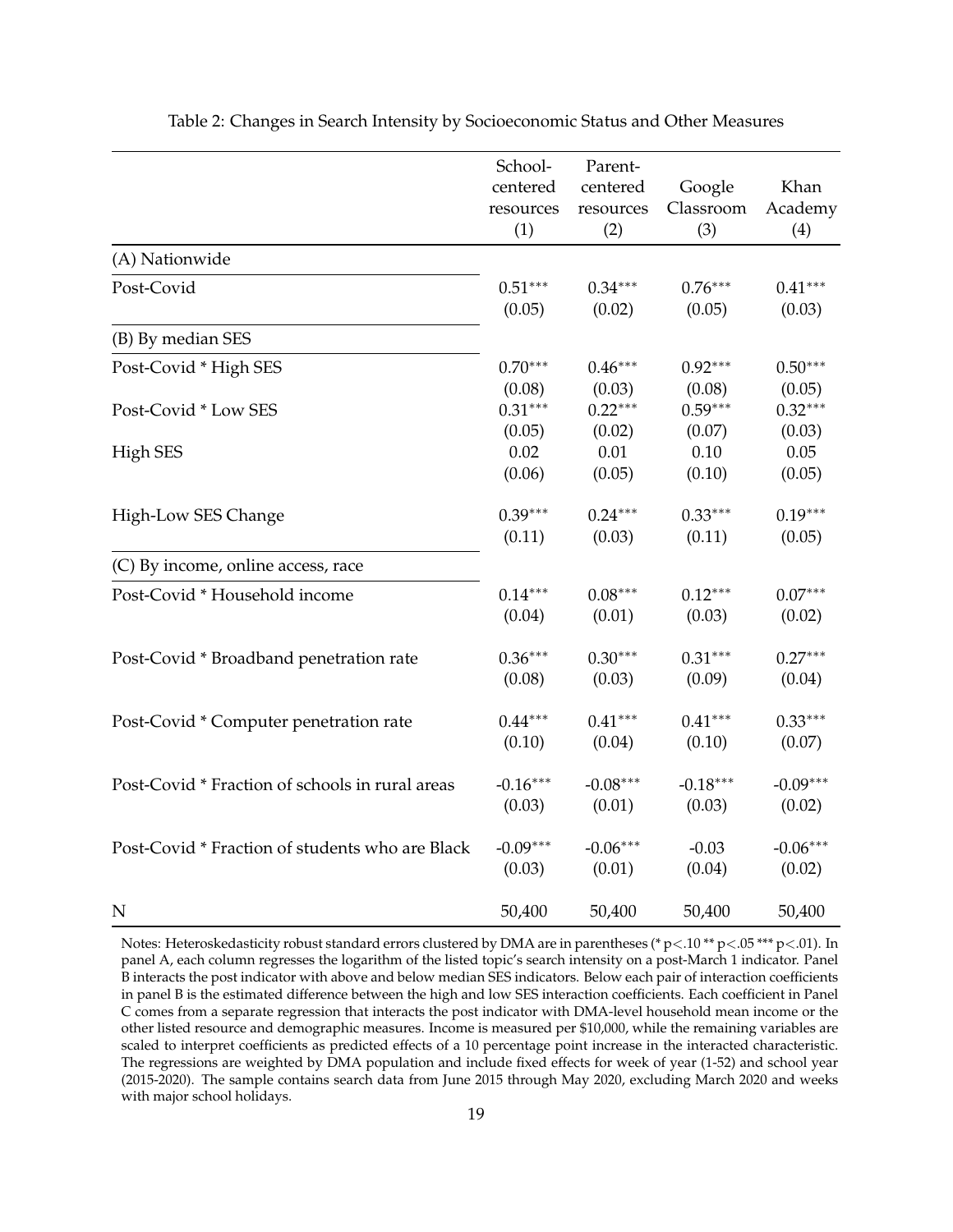<span id="page-21-0"></span>Figure A.1: Event Study of Nationwide Search Intensity for Learning Resources



Notes: The figure above shows event study coefficients estimating the difference in the logarithm of nationwide weekly search intensity relative to the same weeks in prior years. The regressions are weighted by DMA population and include fixed effects for week of year (1-52), school year (2015-2020), and weeks containing major school holidays. Also shown are 95 percent confidence intervals calculated with heteroskedasticity robust standard errors. Panel A shows search intensity for school-centered resources and panel B for parent-centered resources. The sample contains search data from June 2015 through May 2020, excluding weeks with major school holidays.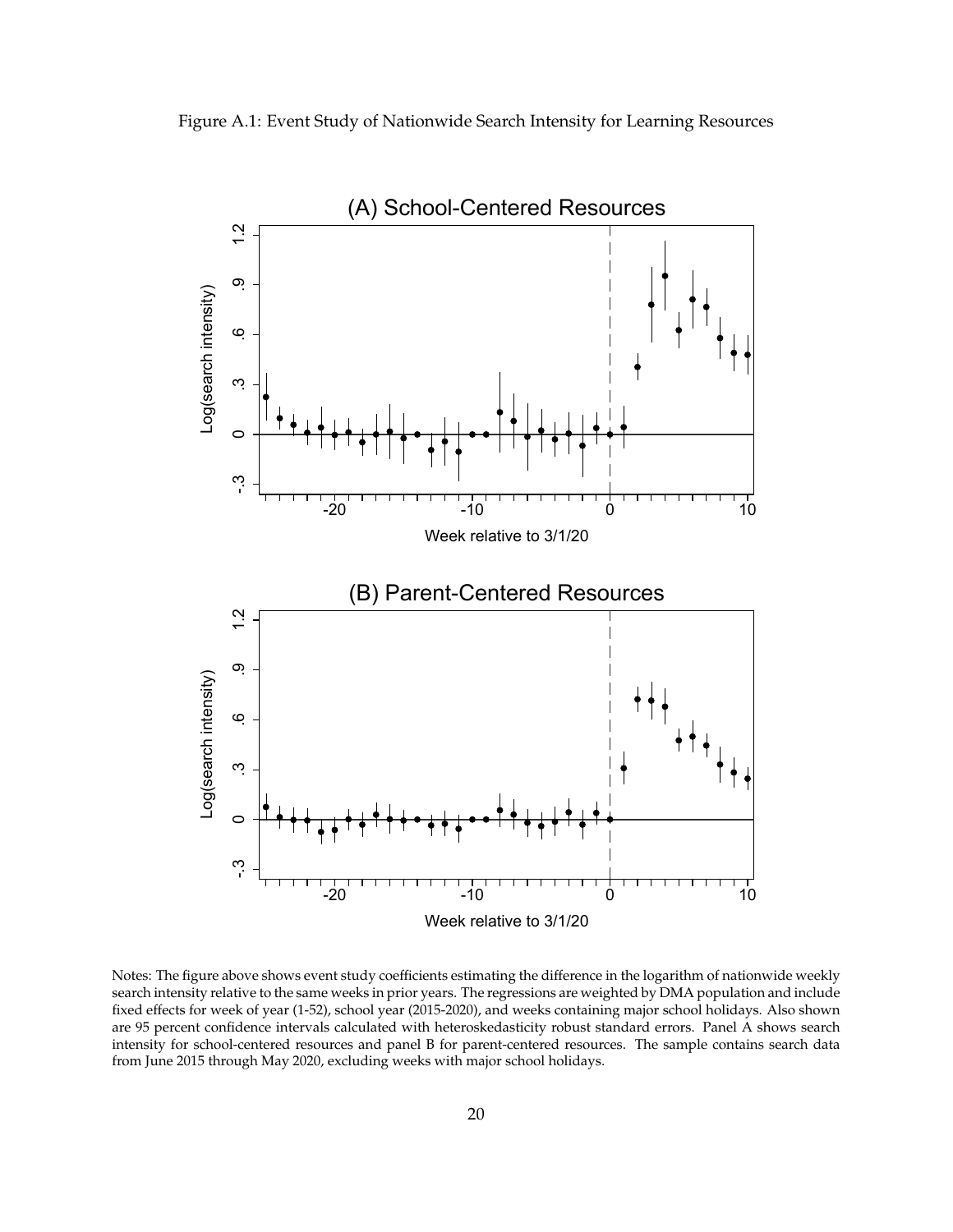<span id="page-22-0"></span>



Notes: The figure above separates Designated Market Areas into those of above and below median socioeconomic status, then shows weekly measures of the logarithm of search intensity relative to intensity on March 1, 2020. Panel A shows search intensity for school-centered resources and panel B for parent-centered resources. Search intensity is bottom-coded at -0.75 for scaling purposes.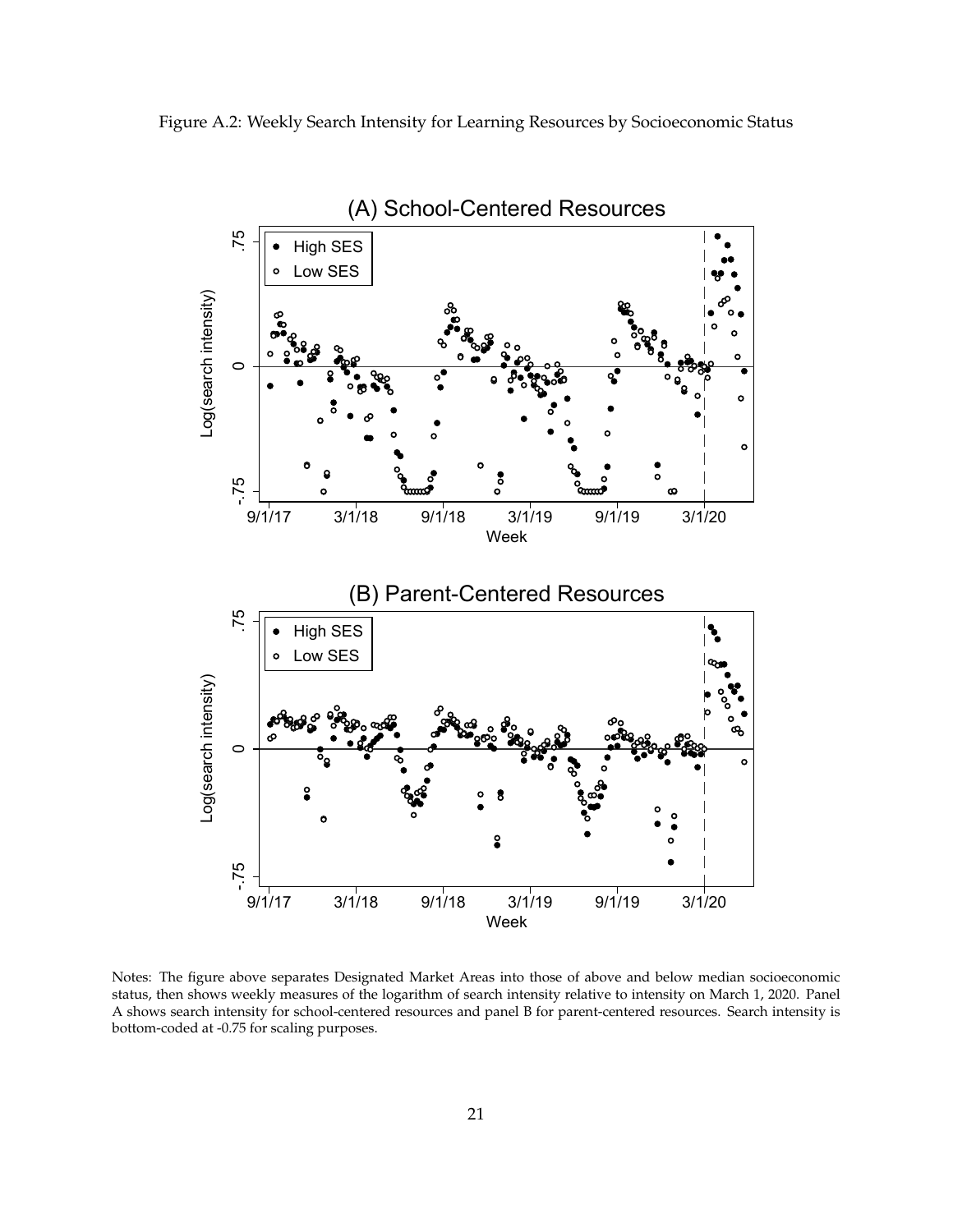<span id="page-23-0"></span>

| <b>Branded Learning Resources</b> |       |       | <b>General Learning Resources</b> |       |       |
|-----------------------------------|-------|-------|-----------------------------------|-------|-------|
|                                   | Pre-  | Post- |                                   | Pre-  | Post- |
| Keyword                           | Covid | Covid | Keyword                           | Covid | Covid |
| Google Classroom                  | 1.00  | 1.95  | Online school                     | 0.04  | 0.06  |
| Khan Academy                      | 0.13  | 0.20  | Online classes                    | 0.03  | 0.05  |
| Kahoot                            | 0.33  | 0.19  | Home school                       | 0.03  | 0.03  |
| Seesaw                            | 0.02  | 0.15  | Online class                      | 0.00  | 0.02  |
| Schoology                         | 0.07  | 0.12  | Math game                         | 0.03  | 0.02  |
| Class Dojo                        | 0.01  | 0.06  | Distance learning                 | 0.00  | 0.02  |
| Flipgrid                          | 0.00  | 0.05  | Math worksheets                   | 0.00  | 0.02  |
| D <sub>2</sub> L                  | 0.05  | 0.05  | Online math                       | 0.00  | 0.01  |
| Nearpod                           | 0.02  | 0.02  | Math problem                      | 0.00  | 0.01  |
| Edmodo                            | 0.02  | 0.02  | Online reading                    | 0.00  | 0.00  |
| Flocabulary                       | 0.02  | 0.02  | Educational game                  | 0.00  | 0.00  |
| Starfall                          | 0.03  | 0.02  | <b>Education</b> game             | 0.00  | 0.00  |
| GoNoodle                          | 0.00  | 0.02  | Online lessons                    | 0.00  | 0.00  |
| ClassDojo                         | 0.00  | 0.02  | Free preschool worksheets         | 0.00  | 0.00  |
| Socrative                         | 0.02  | 0.00  | Educational apps                  | 0.00  | 0.00  |
|                                   |       |       | <b>Education</b> apps             | 0.00  | 0.00  |
|                                   |       |       | <b>Educational</b> games          | 0.00  | 0.00  |
|                                   |       |       | Vocabulary game                   | 0.00  | 0.00  |
|                                   |       |       | School worksheets                 | 0.00  | 0.00  |
|                                   |       |       | Reading game                      | 0.00  | 0.00  |
|                                   |       |       | Online tutoring                   | 0.00  | 0.00  |
|                                   |       |       | Virtual education                 | 0.00  | 0.00  |
|                                   |       |       | Online lesson                     | 0.00  | 0.00  |
|                                   |       |       | Virtual school                    | 0.00  | 0.00  |
|                                   |       |       | <b>Educational videos</b>         | 0.00  | 0.00  |
|                                   |       |       | Educational app                   | 0.00  | 0.00  |
|                                   |       |       | Free school worksheets            | 0.00  | 0.00  |
|                                   |       |       | <b>Education</b> app              | 0.00  | 0.00  |
|                                   |       |       | Online science                    | 0.00  | 0.00  |
|                                   |       |       | Online social studies             | 0.00  | 0.00  |
|                                   |       |       | <b>Education</b> games            | 0.00  | 0.00  |

Table A.1: Search Intensity of Individual Keywords

Notes: The pre-Covid sample contains search data from March 2019 through May 2019 in the United States. The post-Covid sample contains search data from March 2020 through May 2020 in the United States. Magnitudes are interpreted as search popularity relative to the popularity of "Google Classroom" in the pre-Covid time period. Search terms are not case sensitive, so "Google Classroom" is equivalent to "google classroom." The focus of this paper is K-12 online learning resources, so we do not include keywords related to professional servives (e.g., Webex), textbooks (e.g., Pearson), or postsecondary (e.g., Canvas), or adult learning (e.g., Masterclass).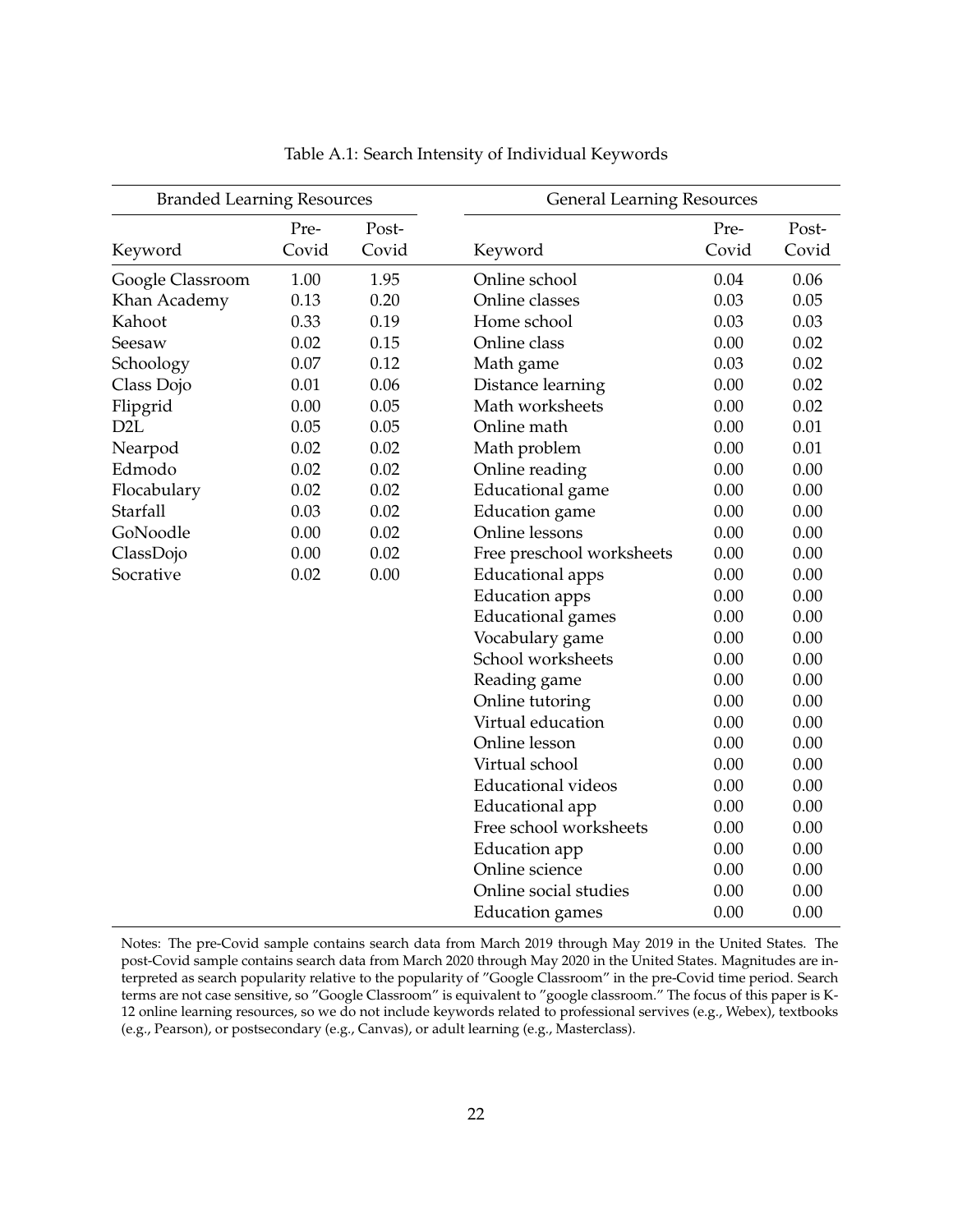<span id="page-24-0"></span>

|                                                | Mean  | SD.   |
|------------------------------------------------|-------|-------|
| (A) 2016 American Community Survey             |       |       |
| Mean household income (1,000s)                 | 73.36 | 12.92 |
| Median household income (1,000s)               | 54.89 | 10.20 |
| Fraction of adults with a B.A.                 | 26.74 | 6.46  |
| Fraction of households with broadband internet | 77.22 | 5.46  |
| Fraction of households with a computer         | 86.74 | 3.84  |
| (B) 2016 Stanford Education Data Archive       |       |       |
| Fraction of schools in rural areas             | 0.25  | 0.17  |
| Fraction of students who are Black             | 0.14  | 0.15  |
| N                                              | 210   |       |

#### Table A.2: Summary Statistics of DMAs

Notes: Panel A presents summary statistics of data from the 2016 American Community Survey (ACS). We use county-level ACS data and generate DMA-level measures as the population-weighted average across the counties within each DMA. Panel B presents summary statistics of 2016 data from the Stanford Education Data Archive (SEDA). We again use county-level SEDA data and generate DMA-level measures as the population-weighted average.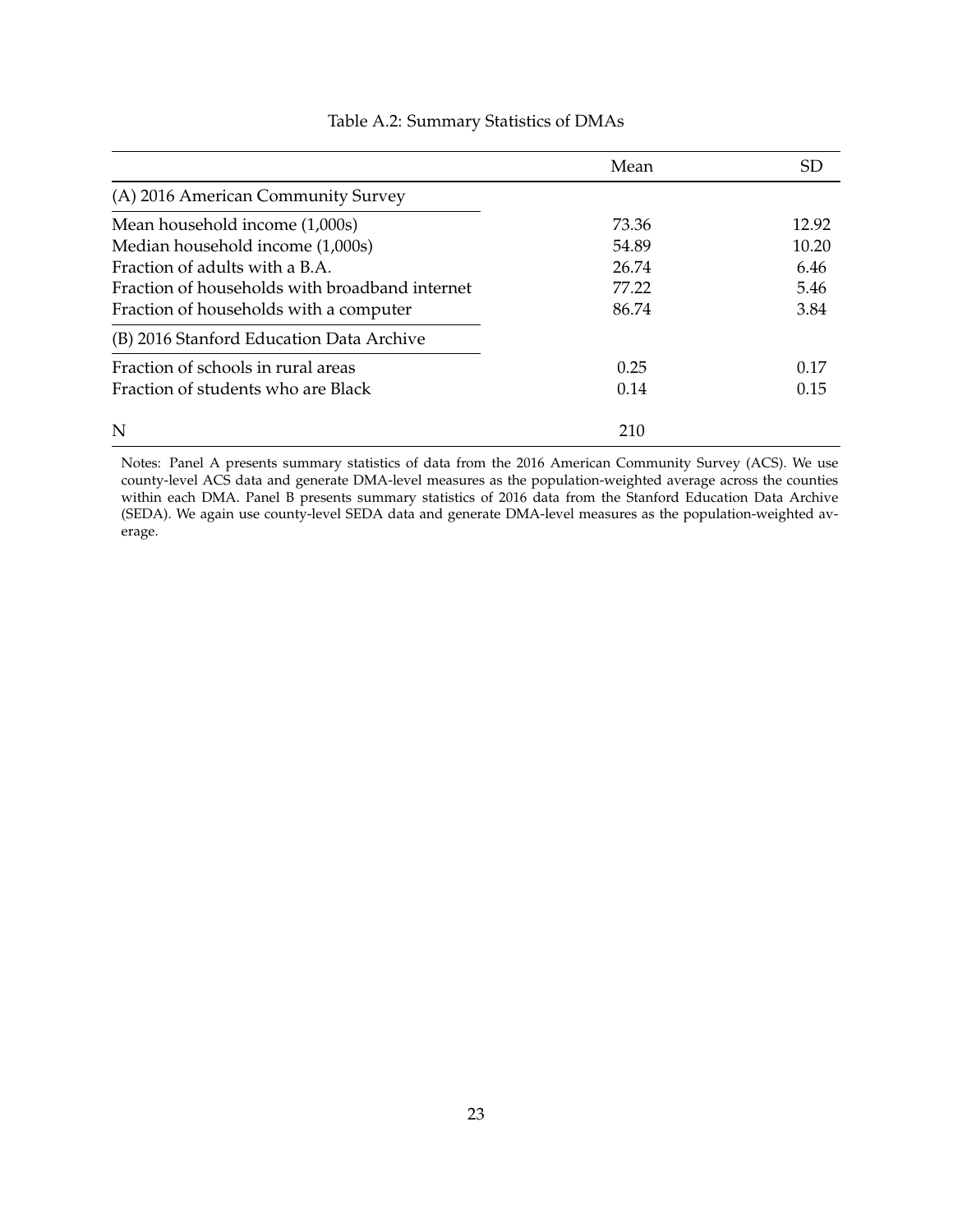<span id="page-25-0"></span>

|                      | Legal           | State closure | Date closed  | Public school |
|----------------------|-----------------|---------------|--------------|---------------|
| State                | status          | start date    | for the year | enrollment    |
| Alabama              | Ordered         | March 19      | April 6      | 744,930       |
| Alaska               | Ordered         | March 16      | April 9      | 132,737       |
| Arizona              | Ordered         | March 16      | March 30     | 1,123,137     |
| Arkansas             | Ordered         | March 17      | April 6      | 493,447       |
| California           | Recommended     | March 19      | April 1      | 6,309,138     |
| Colorado             | Ordered         | March 23      | April 20     | 905,019       |
| Connecticut          | Ordered         | March 17      | May 5        | 535,118       |
| Delaware             | Ordered         | March 16      | April 24     | 136,264       |
| District of Columbia | Ordered         | March 16      | April 17     | 85,850        |
| Florida              | Recommended     | March 16      | April 18     | 2,816,791     |
| Georgia              | Ordered         | March 18      | April 1      | 1,764,346     |
| Hawaii               | Ordered         | March 23      | April 17     | 181,550       |
| Idaho                | Recommended     | March 24      | April 6      | 297,200       |
| Illinois             | Ordered         | March 17      | April 17     | 2,026,718     |
| Indiana              | Ordered         | March 20      | April 2      | 1,049,547     |
| Iowa                 | Ordered         | March 16      | April 17     | 509,831       |
| Kansas               | Ordered         | March 18      | March 17     | 494,347       |
| Kentucky             | Recommended     | March 16      | April 20     | 684,017       |
| Louisiana            | Ordered         | March 16      | April 15     | 716,293       |
| Maine                | Recommended     | March 16      | March 31     | 180,512       |
| Maryland             | Ordered         | March 16      | May 6        | 886,221       |
| Massachusetts        | Ordered         | March 17      | April 21     | 964,514       |
| Michigan             | Ordered         | March 16      | April 2      | 1,528,666     |
| Minnesota            | Ordered         | March 18      | April 23     | 875,021       |
| Mississippi          | Ordered         | March 20      | April 14     | 483,150       |
| Missouri             | Ordered         | March 23      | April 9      | 915,040       |
| Montana              | Closure expired | March 16      | n/a          | 146,375       |
| Nebraska             | Ordered         | March 23      | April 3      | 319,194       |
| Nevada               | Ordered         | March 16      | April 21     | 473,744       |
| New Hampshire        | Ordered         | March 16      | April 16     | 180,888       |
| New Jersey           | Ordered         | March 18      | May 4        | 1,410,421     |
| New Mexico           | Ordered         | March 16      | March 26     | 336,263       |
| New York             | Ordered         | March 18      | May 1        | 2,729,776     |
| North Carolina       | Ordered         | March 16      | April 24     | 1,550,062     |
| North Dakota         | Ordered         | March 16      | May 1        | 109,706       |
| Ohio                 | Ordered         | March 17      | April 20     | 1,710,143     |
| Oklahoma             | Ordered         | March 17      | March 25     | 693,903       |
| Oregon               | Ordered         | March 16      | April 8      | 606,277       |
| Pennsylvania         | Ordered         | March 16      | April 9      | 1,727,497     |
| Puerto Rico          | Ordered         | March 16      | April 24     | 365,181       |
| Rhode Island         | Ordered         | March 23      | April 23     | 142,150       |
| South Carolina       | Ordered         | March 16      | April 22     | 771,250       |
| South Dakota         | Recommended     | March 16      | April 6      | 136,302       |
| Tennessee            | Recommended     | March 20      | April 15     | 1,001,562     |
| Texas                | Ordered         | March 23      | April 17     | 5,360,849     |
| Utah                 | Ordered         | March 16      | April 14     | 659,801       |
| Vermont              | Ordered         | March 18      | March 26     | 88,428        |
| Virginia             | Ordered         | March 16      | March 23     | 1,287,026     |
| Washington           | Ordered         | March 17      | April 6      | 1,101,711     |
| West Virginia        | Ordered         | March 16      | April 21     | 273,855       |
| Wisconsin            | Ordered         | March 18      | April 16     | 864,432       |
| Wyoming              | Closure expired | March 16      | n/a          | 94,170        |
|                      |                 |               |              |               |

# Table A.3: School Closure Dates by State

Notes: Data come from Education Week's "Coronavirus and School Closures" website, last updated on May 15, 2020. All closure dates refer to 2020.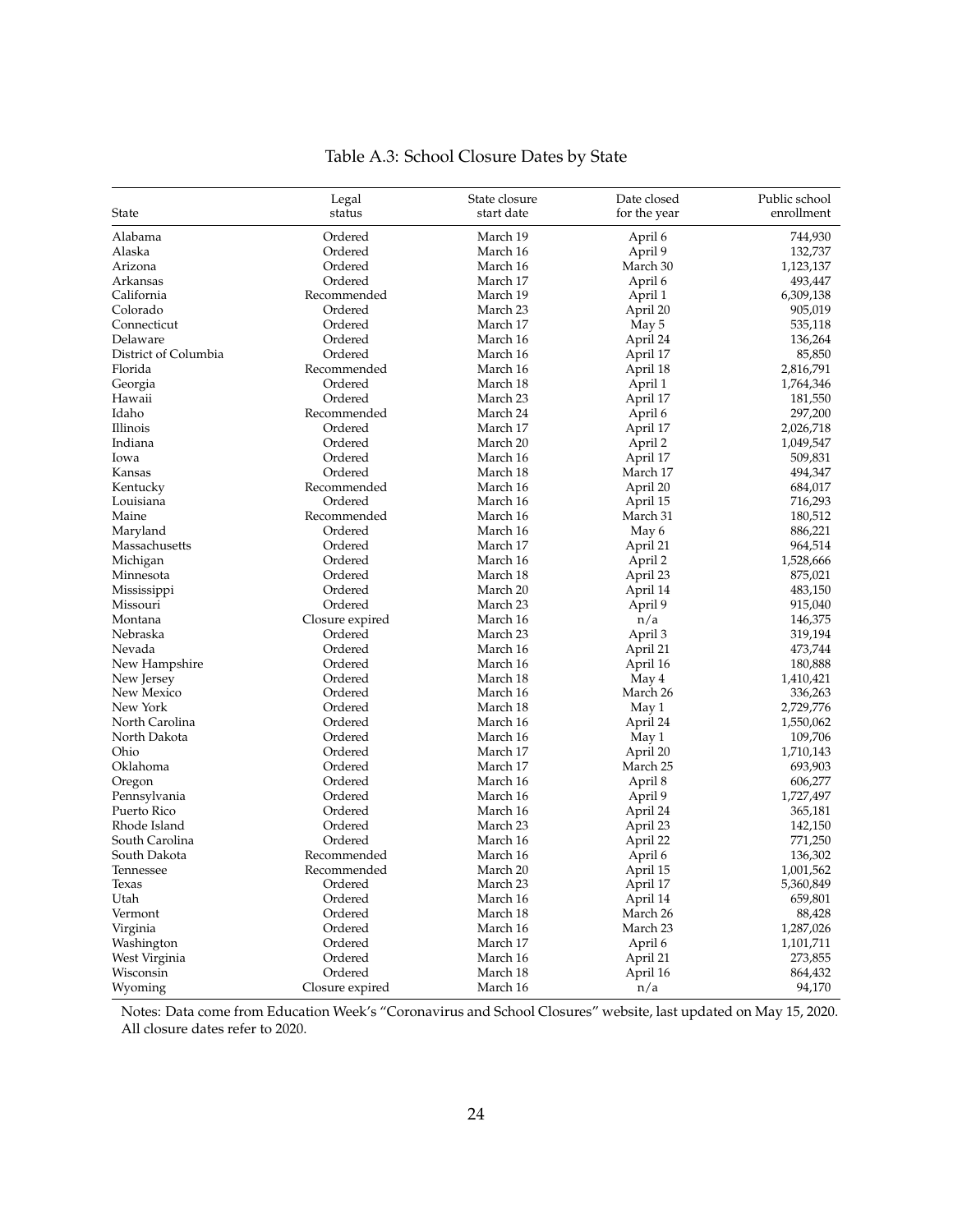<span id="page-26-0"></span>

|                                                 | School-<br>centered<br>resources<br>(1) | Parent-<br>centered<br>resources<br>(2) | Google<br>Classroom<br>(3) | Khan<br>Academy<br>(4) |
|-------------------------------------------------|-----------------------------------------|-----------------------------------------|----------------------------|------------------------|
| Post-Covid * Household income                   | $0.10**$                                | $0.07***$                               | 0.06                       | $0.04**$               |
|                                                 | (0.04)                                  | (0.01)                                  | (0.04)                     | (0.02)                 |
| Post-Covid * Fraction of schools in rural areas | $-0.08***$                              | $-0.02**$                               | $-0.13***$                 | $-0.05***$             |
|                                                 | (0.03)                                  | (0.01)                                  | (0.04)                     | (0.02)                 |
| Post-Covid * Fraction of students who are Black | $-0.07**$                               | $-0.04***$                              | $-0.00$                    | $-0.05***$             |
|                                                 | (0.03)                                  | (0.01)                                  | (0.03)                     | (0.01)                 |
| N                                               | 50,400                                  | 50,400                                  | 50,400                     | 50,400                 |

#### Table A.4: Income, School Rurality and Race

Notes: Heteroskedasticity robust standard errors clustered by DMA are in parentheses (\* p<.10 \*\* p<.05 \*\*\* p<.01). Each column is a separate regression of the logarithm of the listed topic's search intensity on a post-March 1 indicator interacted with the DMA-level characteristics shown (and includes their direct effects). Income is measured per \$10,000, while the remaining variables are scaled to interpret coefficients as predicted effects of a 10 percentage point increase in the interacted characteristic. The regressions are weighted by DMA population and include fixed effects for week of year (1-52) and school year (2015-2020). The sample contains search data from June 2015 through May 2020, excluding March 2020 and weeks with major school holidays.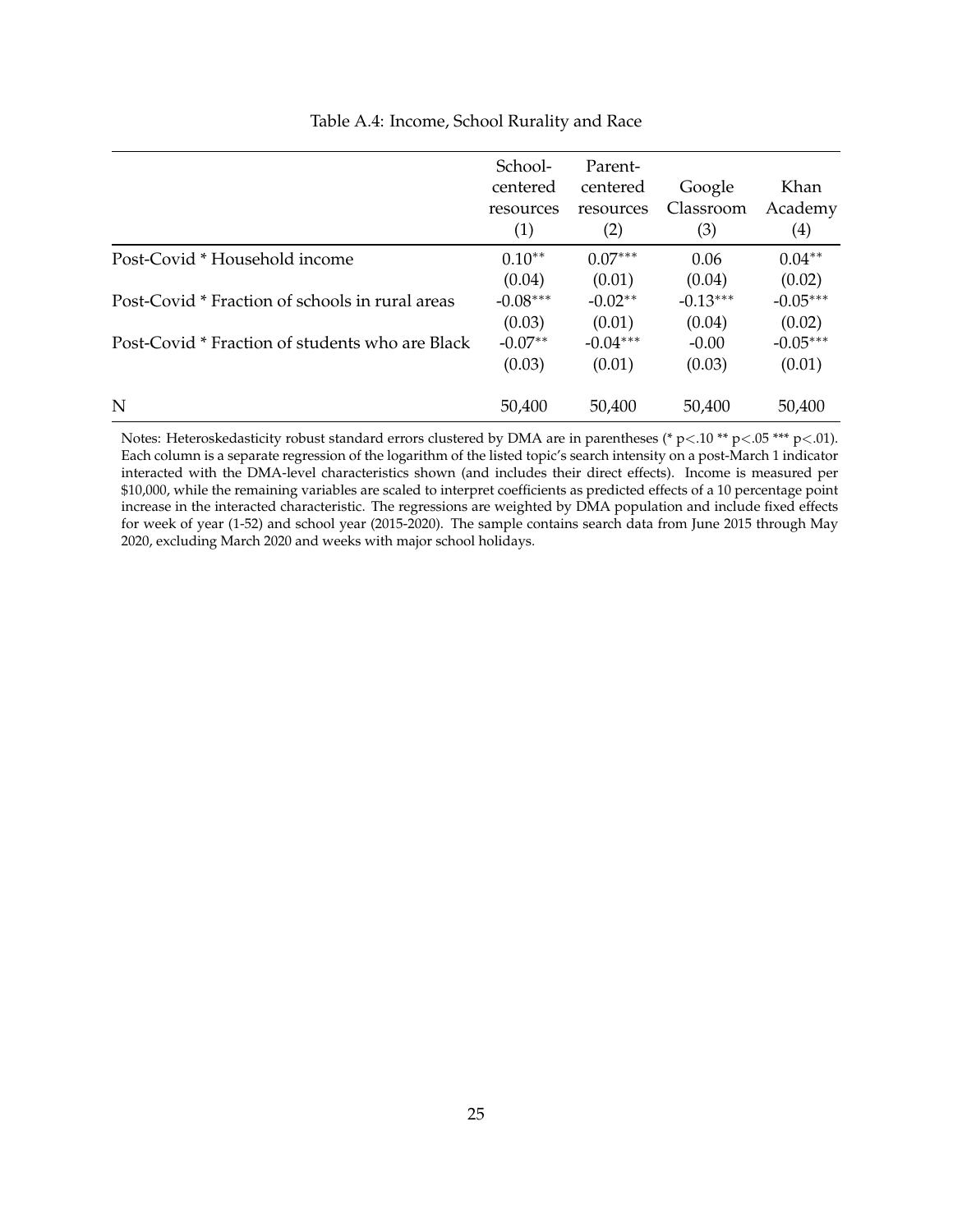<span id="page-27-0"></span>

|                                  | School-<br>centered<br>resources<br>(1) | Parent-<br>centered<br>resources<br>(2) | Google<br>Classroom<br>(3) | Khan<br>Academy<br>(4) |
|----------------------------------|-----------------------------------------|-----------------------------------------|----------------------------|------------------------|
| Post-Covid * Top SES quartile    | $0.87***$                               | $0.54***$                               | $1.07***$                  | $0.57***$              |
|                                  | (0.13)                                  | (0.03)                                  | (0.13)                     | (0.06)                 |
| Post-Covid * 3rd SES quartile    | $0.55***$                               | $0.38***$                               | $0.78***$                  | $0.44***$              |
|                                  | (0.09)                                  | (0.04)                                  | (0.07)                     | (0.05)                 |
| Post-Covid * 2nd SES quartile    | $0.39***$                               | $0.31***$                               | $0.72***$                  | $0.43***$              |
|                                  | (0.07)                                  | (0.02)                                  | (0.11)                     | (0.04)                 |
| Post-Covid * Bottom SES quartile | $0.23***$                               | $0.14***$                               | $0.46***$                  | $0.21***$              |
|                                  | (0.06)                                  | (0.02)                                  | (0.06)                     | (0.04)                 |
| Top SES quartile                 | $-0.17**$                               | $-0.11**$                               | $-0.15$                    | 0.01                   |
|                                  | (0.08)                                  | (0.04)                                  | (0.11)                     | (0.06)                 |
| 3rd SES quartile                 | 0.06                                    | $-0.09*$                                | $-0.03$                    | 0.01                   |
|                                  | (0.06)                                  | (0.05)                                  | (0.12)                     | (0.09)                 |
| 2nd SES quartile                 | $-0.14*$                                | $-0.22***$                              | $-0.37**$                  | $-0.07$                |
|                                  | (0.08)                                  | (0.07)                                  | (0.14)                     | (0.05)                 |
| N                                | 50,400                                  | 50,400                                  | 50,400                     | 50,400                 |

Table A.5: Changes in Search Intensity, by Socioeconomic Status Quartile

Notes: Heteroskedasticity robust standard errors clustered by DMA are in parentheses (\* p<.10 \*\* p<.05 \*\*\* p<.01). Each column regresses the logarithm of DMA-level search intensity for the listed topic on a post-March 1 indicator interacted with indicators for each DMA's SES quartile, as well as directly including those SES quartile indicators. The regressions are weighted by DMA population and include fixed effects for week of year (1-52) and school year (2015-2020). The sample contains search data from June 2015 through May 2020, excluding March 2020 and weeks with major school holidays.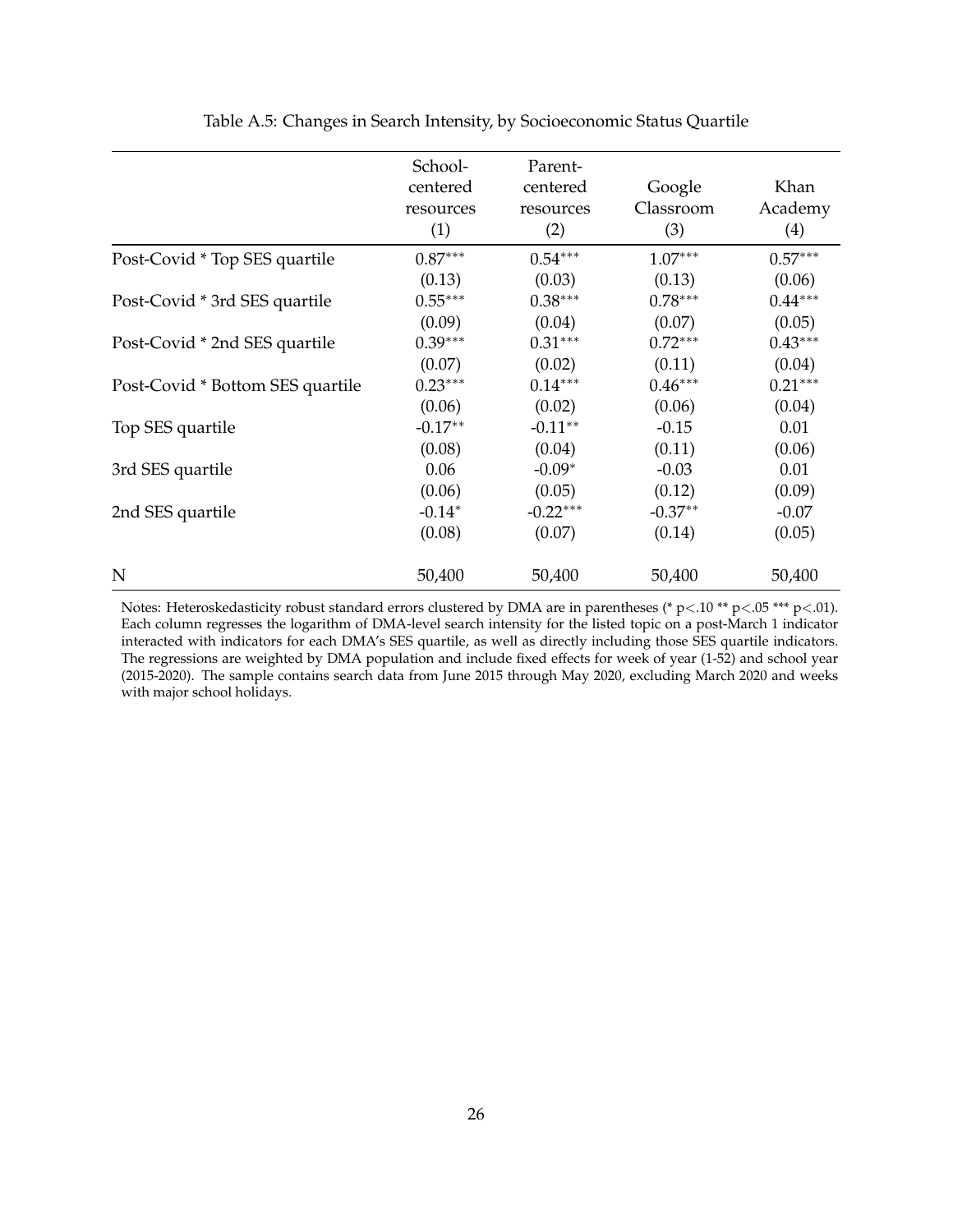<span id="page-28-0"></span>

|                               | Northeast | Midwest   | South     | West      |
|-------------------------------|-----------|-----------|-----------|-----------|
|                               | (1)       | (2)       | (3)       | (4)       |
| (A) School-centered resources |           |           |           |           |
| Post-Covid * High SES         | $1.12***$ | $0.47***$ | $0.42***$ | $0.67***$ |
|                               | (0.08)    | (0.07)    | (0.08)    | (0.08)    |
| Post-Covid * Low SES          | $0.72***$ | $0.24***$ | $0.20**$  | $0.63***$ |
|                               | (0.06)    | (0.07)    | (0.08)    | (0.07)    |
| High-Low SES Change           | $0.40***$ | $0.23**$  | $0.22*$   | 0.04      |
|                               | (0.12)    | (0.11)    | (0.13)    | (0.13)    |
| (B) Parent-centered resources |           |           |           |           |
| Post-Covid * High SES         | $0.52***$ | $0.45***$ | $0.32***$ | $0.54***$ |
|                               | (0.05)    | (0.04)    | (0.05)    | (0.05)    |
| Post-Covid * Low SES          | $0.41***$ | $0.19***$ | $0.11***$ | $0.42***$ |
|                               | (0.05)    | (0.04)    | (0.03)    | (0.04)    |
| High-Low SES Change           | 0.11      | $0.26***$ | $0.21***$ | $0.13***$ |
|                               | (0.07)    | (0.05)    | (0.06)    | (0.06)    |
| (C) Google Classroom          |           |           |           |           |
| Post-Covid * High SES         | $1.33***$ | $0.72***$ | $0.82***$ | $0.85***$ |
|                               | (0.08)    | (0.10)    | (0.13)    | (0.09)    |
| Post-Covid * Low SES          | $1.01***$ | $0.42***$ | $0.48***$ | $0.75***$ |
|                               | (0.06)    | (0.09)    | (0.10)    | (0.07)    |
| High-Low SES Change           | $0.32**$  | $0.30**$  | $0.34***$ | 0.10      |
|                               | (0.12)    | (0.15)    | (0.17)    | (0.13)    |
| (D) Khan Academy              |           |           |           |           |
| Post-Covid * High SES         | $0.73***$ | $0.43***$ | $0.29***$ | $0.56***$ |
|                               | (0.01)    | (0.08)    | (0.04)    | (0.10)    |
| Post-Covid * Low SES          | $0.62***$ | $0.31***$ | $0.13***$ | $0.56***$ |
|                               | (0.04)    | (0.09)    | (0.05)    | (0.05)    |
| High-Low SES Change           | $0.11***$ | 0.12      | $0.16**$  | 0.00      |
|                               | (0.04)    | (0.08)    | (0.06)    | (0.11)    |
| $\mathbf N$                   | 5,520     | 13,680    | 20,880    | 10,320    |

Table A.6: Changes in Search Intensity by Socioeconomic Status and Census Region

Notes: Heteroskedasticity robust standard errors clustered by DMA are in parentheses (\* p<.10 \*\* p<.05 \*\*\* p<.01). Each column in each panel regresses the logarithm of DMA-level search intensity for the listed topic on a post-March 1 indicator interacted with indicators for above and below median DMA-level SES in that Census region, as well as directly including an above median SES indicator. Below each pair of interaction coefficients is the estimated difference between the high and low SES interaction coefficients. The regressions are weighted by DMA population and include fixed effects for week of year (1-52) and school year (2015-2020). The sample contains search data from June 2015 through May 2020, excluding March 2020 and weeks with major school holidays.